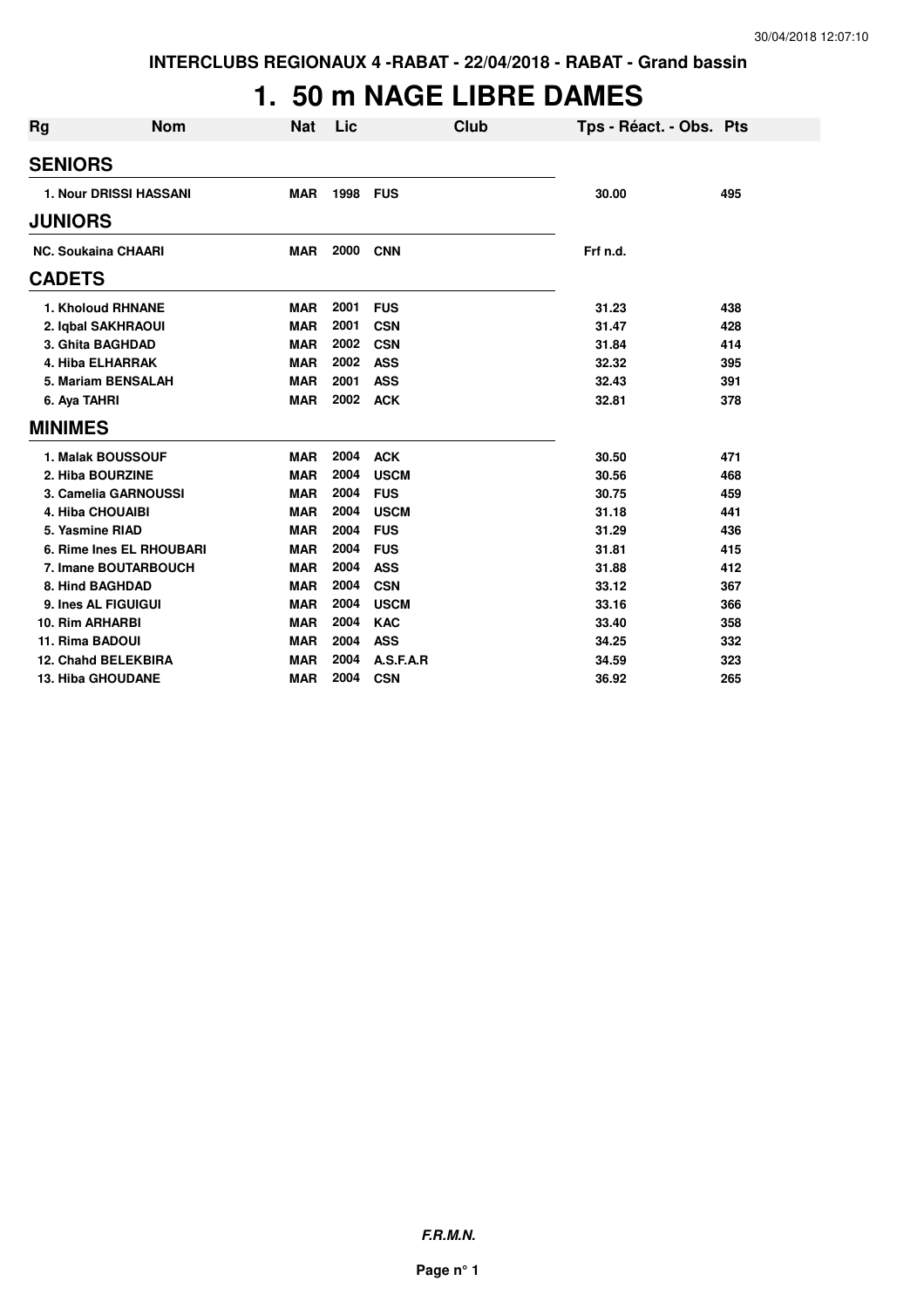## **2. 50 m NAGE LIBRE MESSIEURS**

| Rg | <b>Nom</b>                                | <b>Nat</b> | Lic      | <b>Club</b> | Tps - Réact. - Obs. Pts |     |
|----|-------------------------------------------|------------|----------|-------------|-------------------------|-----|
|    | <b>SENIORS</b>                            |            |          |             |                         |     |
|    | 1. Hamza DAHBI SKALI                      | <b>MAR</b> | 1998     | <b>CSN</b>  | 25.90                   | 526 |
|    | 2. Sayf Annasre MOUMEN                    | MAR        | 1997     | <b>ASS</b>  | 27.50                   | 439 |
|    | <b>3. Ali EL MANDOUR</b>                  | <b>MAR</b> | 1997     | <b>FUS</b>  | 27.53                   | 438 |
|    | 4. Alae Eddine GZALI                      | <b>MAR</b> | 1997     | <b>KAC</b>  | 27.88                   | 422 |
|    | 5. Lahbib BELKAZ                          | <b>MAR</b> | 1996     | <b>CSN</b>  | 28.25                   | 405 |
|    | <b>NC. Nizar BENSAID</b>                  | <b>MAR</b> | 1994     | <b>CNN</b>  | Frf n.d.                |     |
|    | <b>JUNIORS</b>                            |            |          |             |                         |     |
|    | 1. Soufiane CHAARI                        | <b>MAR</b> | 1999     | <b>CNN</b>  | 25.88                   | 527 |
|    | 2. Ilyas Abdesslam EL BOUAZZAOUI          | MAR        | 1999     | <b>ASS</b>  | 27.47                   | 441 |
|    | 3. Ouadii IGOUZAL                         | <b>MAR</b> | 1999     | <b>CSN</b>  | 30.56                   | 320 |
|    | <b>NC. Aymane LEBIED</b>                  | <b>MAR</b> | 1999     | <b>CSN</b>  | Frf n.d.                |     |
|    | <b>NC. Med Saad EL HADI</b>               | <b>MAR</b> | 2000     | <b>USCM</b> | Frf n.d.                |     |
|    | <b>CADETS</b>                             |            |          |             |                         |     |
|    | 1. Anas BENYAHYA                          | <b>MAR</b> | 2001     | <b>FUS</b>  | 26.25                   | 505 |
|    | 2. Dorian TRUQUEZ                         | <b>MAR</b> | 2002     | <b>USCM</b> | 26.77                   | 476 |
|    | 3. Mohamed Amine ACHIBANE                 | <b>MAR</b> | 2002     | <b>CNN</b>  | 27.18                   | 455 |
|    | 4. Benabdeljalil BACHIR                   | <b>MAR</b> | 2002     | <b>USCM</b> | 27.38                   | 445 |
|    | 5. Omar LEBIED                            | <b>MAR</b> | 2002     | <b>CSN</b>  | 27.69                   | 430 |
|    | 6. Adam BENTALEB                          | <b>MAR</b> | 2002     | <b>FUS</b>  | 28.00                   | 416 |
|    | 7. Wail DAIBOUN                           | <b>MAR</b> | 2002     | <b>ACK</b>  | 28.10                   | 412 |
|    | 8. Haytam KABIRI                          | <b>MAR</b> | 2001     | <b>ASS</b>  | 28.18                   | 408 |
|    | 9. Abdenasser LAKRANE                     | <b>MAR</b> | 2002     | <b>ACK</b>  | 28.35                   | 401 |
|    | <b>10. Ali MOKHTARI</b>                   | <b>MAR</b> | 2001     | <b>USCM</b> | 28.85                   | 380 |
|    | 11. Taha MIFTAH                           | <b>MAR</b> | 2001     | <b>CNN</b>  | 29.03                   | 373 |
|    | 12. Wail BEZOTE                           | <b>MAR</b> | 2002     | <b>KAC</b>  | 29.07                   | 372 |
|    | 13. Mohamed Wassim MESKINI                | <b>MAR</b> | 2002     | <b>USCM</b> | 29.87                   | 343 |
|    | 14. Aymane MEZIANI                        | <b>MAR</b> | 2002     | <b>CNN</b>  | 30.12                   | 334 |
|    | 15. Ayman EL MECHRAFI                     | <b>MAR</b> | 2002     | <b>USCM</b> | 30.25                   | 330 |
|    | <b>16. Yasser HARTOUT</b>                 | <b>MAR</b> | 2002 CSN |             | 30.59                   | 319 |
|    | 17. Naoufal JRAFE                         | <b>MAR</b> | 2002     | <b>ACK</b>  | 30.62                   | 318 |
|    | <b>18. Mehdi SAISSI HASSANI</b>           | <b>MAR</b> | 2002     | <b>ACK</b>  | 30.71                   | 315 |
|    | 19. Mehdi BOUZEKRI                        | MAR        | 2002     | <b>FUS</b>  | 30.75                   | 314 |
|    | 20. Deyae Eddine QASSIRI                  | MAR        | 2001     | <b>CSN</b>  | 31.18                   | 301 |
|    | <b>TLD. Abderrahmane ELHACHEMI</b>        | MAR        | 2002     | <b>ASS</b>  | 33.78                   | 237 |
|    | <b>NC. Youssef SALAMAT</b>                | <b>MAR</b> | 2001     | <b>CNN</b>  | Frf n.d.                |     |
|    | <b>NC. Hamza ALILOU</b><br><b>MINIMES</b> | MAR        | 2002     | <b>CNN</b>  | Frf n.d.                |     |
|    |                                           |            |          |             |                         |     |
|    | 1. Mohamed Taha MALKI                     | MAR        | 2003     | <b>FUS</b>  | 26.09                   | 515 |
|    | 2. Anir SADIQUI                           | <b>MAR</b> | 2003     | <b>USCM</b> | 26.34                   | 500 |
|    | 3. Rayane BOUHAFS                         | <b>MAR</b> | 2003     | <b>FUS</b>  | 27.87                   | 422 |
|    | 4. Yahya ELBRIDI                          | <b>MAR</b> | 2003     | <b>USCM</b> | 28.53                   | 393 |
|    | 5. Ahmed Ghassane MAGRI                   | MAR        | 2003     | <b>ASS</b>  | 30.15                   | 333 |
|    | 6. Anass ILGUIM                           | MAR        | 2003     | <b>CNN</b>  | 30.51                   | 322 |
|    | 7. Mohammed EL KHDARI                     | MAR        | 2004     | <b>CSN</b>  | 30.63                   | 318 |
|    | 8. Yassine EL BOUAZZAOUI                  | <b>MAR</b> | 2003     | <b>ASS</b>  | 30.79                   | 313 |
|    | 9. Zakaria HIBAOUI                        | <b>MAR</b> | 2004     | <b>ACK</b>  | 31.27                   | 299 |
|    | 10. Yasser MOATASSIM BILLAH               | <b>MAR</b> | 2003     | <b>CNN</b>  | 31.32                   | 297 |
|    | <b>11. El Khalil EL MAZOUNI</b>           | <b>MAR</b> | 2003     | <b>CSN</b>  | 31.34                   | 297 |
|    | 12. Souhayl SEJJARI                       | <b>MAR</b> | 2004     | <b>FUS</b>  | 31.74                   | 286 |
|    | 13. Anas BOUYAKOUBI                       | <b>MAR</b> | 2004     | A.S.F.A.R   | 31.78                   | 284 |
|    | 14. Mohamed Taha HATHOUTI                 | MAR        | 2003     | <b>ASS</b>  | 31.88                   | 282 |
|    | 15. Badr ABROUK                           | <b>MAR</b> | 2004     | A.S.F.A.R   | 32.63                   | 263 |
|    | 16. Zakaria BERRAHMA                      | MAR        | 2003     | <b>ASS</b>  | 33.07                   | 252 |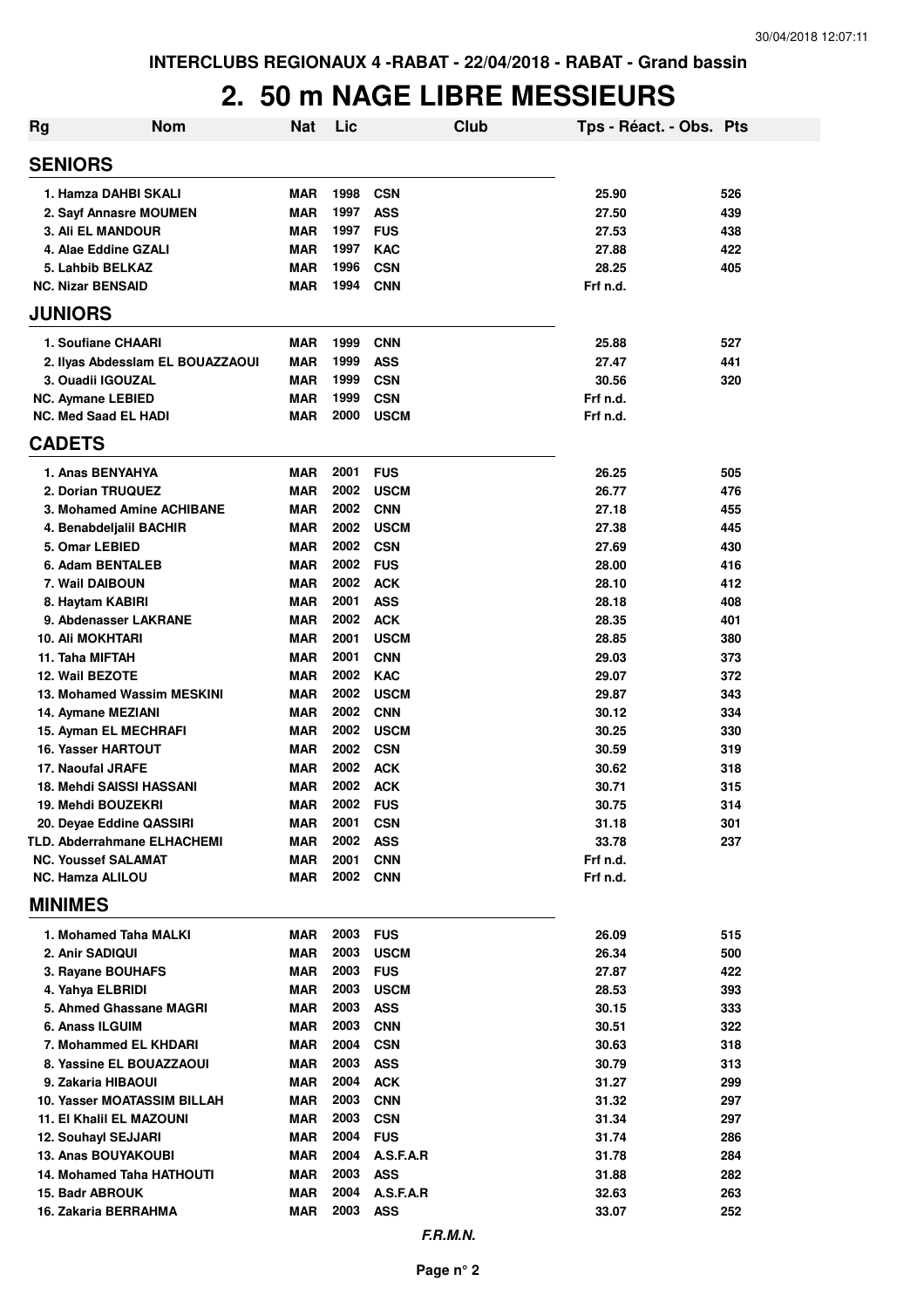## **2. 50 m NAGE LIBRE MESSIEURS**

| Rg                       | <b>Nom</b>                    | <b>Nat</b> | Lic  |             | Club | Tps - Réact. - Obs. Pts |     |
|--------------------------|-------------------------------|------------|------|-------------|------|-------------------------|-----|
| <b>MINIMES</b>           |                               |            |      |             |      |                         |     |
| 17. Lmehdi FILALI        |                               | <b>MAR</b> | 2004 | <b>USCM</b> |      | 33.22                   | 249 |
|                          | 18. Moncef BEN EL HADJ        | <b>MAR</b> | 2004 | <b>ACK</b>  |      | 33.34                   | 246 |
|                          | 19. Mohammed Ayman BOULMAKOUL | <b>MAR</b> | 2004 | <b>ASS</b>  |      | 33.38                   | 245 |
| 20. Adam ACHAK           |                               | <b>MAR</b> | 2004 | ASS         |      | 33.47                   | 243 |
| 21. Yahya OUAFIA         |                               | <b>MAR</b> | 2004 | <b>ACK</b>  |      | 33.59                   | 241 |
| 22. Anas TAZOUTI         |                               | <b>MAR</b> | 2004 | <b>ASS</b>  |      | 34.10                   | 230 |
|                          | 23. Mohammed Amjad BENDGUIG   | <b>MAR</b> | 2004 | CSN         |      | 34.44                   | 223 |
| <b>NC. Mehdi SENIHJI</b> |                               | <b>MAR</b> | 2003 | <b>CNN</b>  |      | Frf n.d.                |     |
| <b>NC. Nizar LAHDAID</b> |                               | <b>MAR</b> | 2004 | <b>CNN</b>  |      | Frf n.d.                |     |

**F.R.M.N.**

**Page n° 3**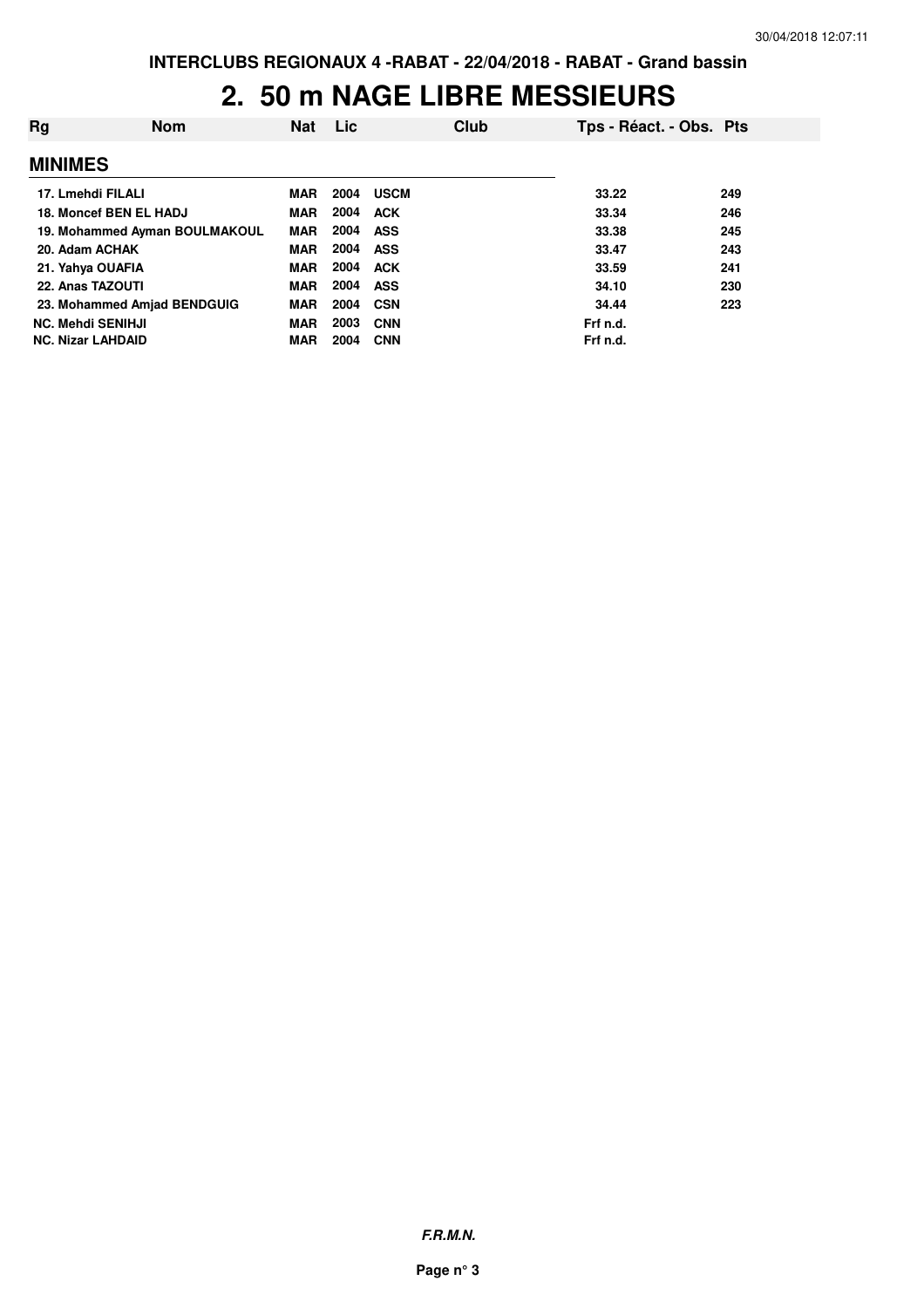**INTERCLUBS REGIONAUX 4 -RABAT - 22/04/2018 - RABAT - Grand bassin**

## **3. 200 m DOS DAMES**

| Rg                   | <b>Nom</b> | <b>Nat</b> | Lic      |             | Club | Tps - Réact. - Obs. Pts |     |
|----------------------|------------|------------|----------|-------------|------|-------------------------|-----|
| <b>CADETS</b>        |            |            |          |             |      |                         |     |
| 1. Hiba ELHARRAK     |            | <b>MAR</b> | 2002 ASS |             |      | 3:02.13                 | 316 |
| <b>MINIMES</b>       |            |            |          |             |      |                         |     |
| 1. Yasmine RIAD      |            | <b>MAR</b> | 2004     | <b>FUS</b>  |      | 2:48.69                 | 397 |
| 2. Aicha EL BEKALI   |            | <b>MAR</b> | 2004     | A.S.F.A.R   |      | 2:49.56                 | 391 |
| 3. Oumaima RACHIDI   |            | <b>MAR</b> | 2004     | <b>USCM</b> |      | 2:53.06                 | 368 |
| 4. Rime BERRADA      |            | <b>MAR</b> | 2003     | <b>FUS</b>  |      | 3:01.81                 | 317 |
| 5. Meryem BENAYACHE  |            | <b>MAR</b> | 2004     | <b>USCM</b> |      | 3:06.97                 | 292 |
| 6. Imane BOUTARBOUCH |            | <b>MAR</b> | 2004     | <b>ASS</b>  |      | 3:20.70                 | 236 |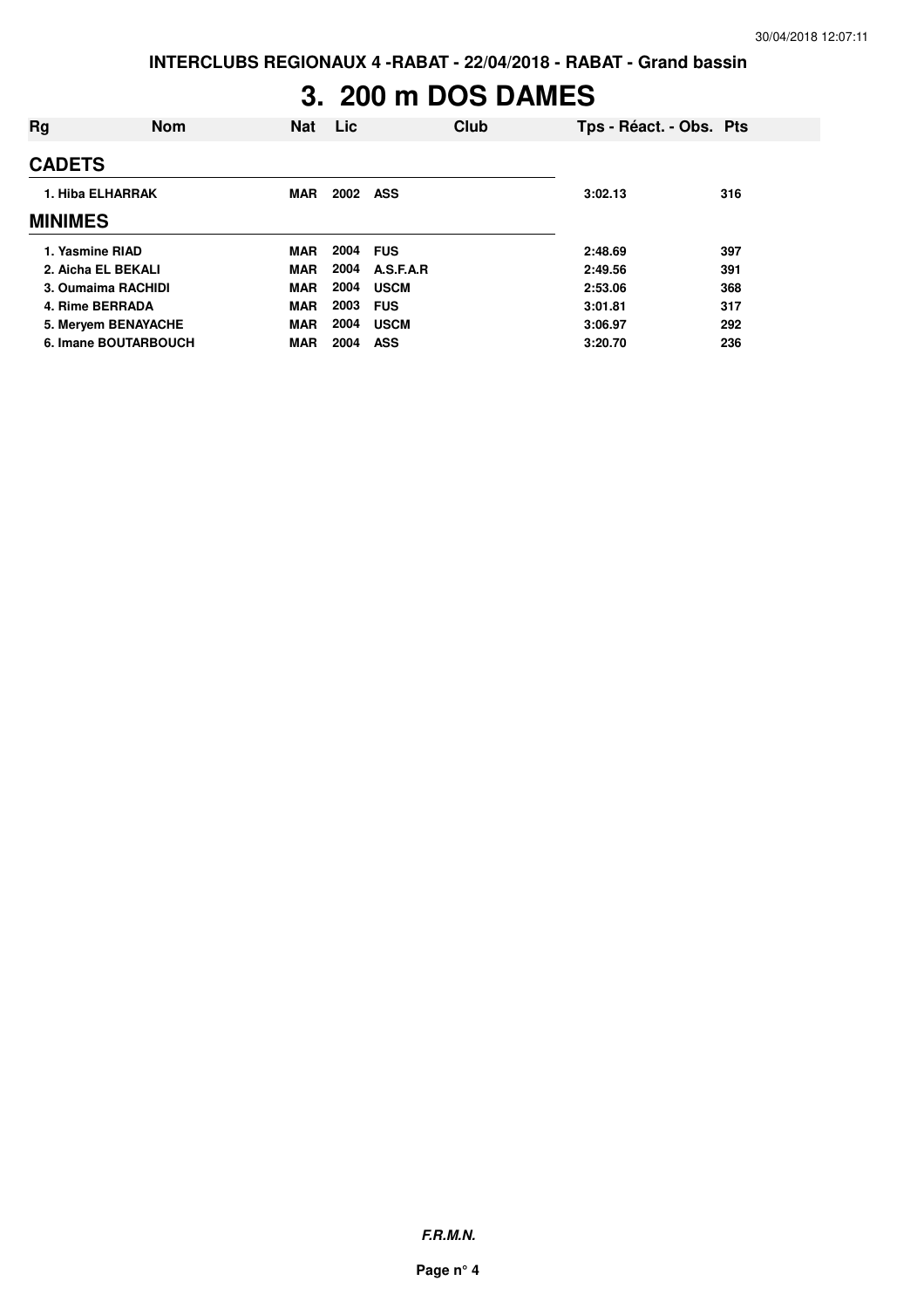### **4. 200 m DOS MESSIEURS**

| Rg                          | <b>Nom</b>                        | <b>Nat</b> | Lic      | Club        | Tps - Réact. - Obs. Pts |     |
|-----------------------------|-----------------------------------|------------|----------|-------------|-------------------------|-----|
| <b>CADETS</b>               |                                   |            |          |             |                         |     |
|                             | 1. Anas BENYAHYA                  | <b>MAR</b> | 2001     | <b>FUS</b>  | 2:32.81                 | 392 |
|                             | 2. Ayman EL MECHRAFI              | <b>MAR</b> | 2002     | <b>USCM</b> | 2:33.93                 | 384 |
|                             | 3. Mehdi BENSALAH                 | <b>MAR</b> | 2002     | <b>CNN</b>  | 2:43.50                 | 320 |
| <b>4. Wail DAIBOUN</b>      |                                   | <b>MAR</b> | 2002     | <b>ACK</b>  | 2:44.00                 | 317 |
| 5. Haytam KABIRI            |                                   | <b>MAR</b> | 2001     | <b>ASS</b>  | 2:53.91                 | 266 |
|                             | <b>NC. Mohamed Amine ACHIBANE</b> | MAR        | 2002     | <b>CNN</b>  | <b>Abandon</b>          | 0   |
| <b>MINIMES</b>              |                                   |            |          |             |                         |     |
|                             | 1. Soufiane TAYEBI                | <b>MAR</b> | 2003 FUS |             | 2:49.41                 | 288 |
| <b>TLD. Souhayl SEJJARI</b> |                                   | <b>MAR</b> | 2004     | <b>FUS</b>  | 3:17.43                 | 182 |

**F.R.M.N.**

**Page n° 5**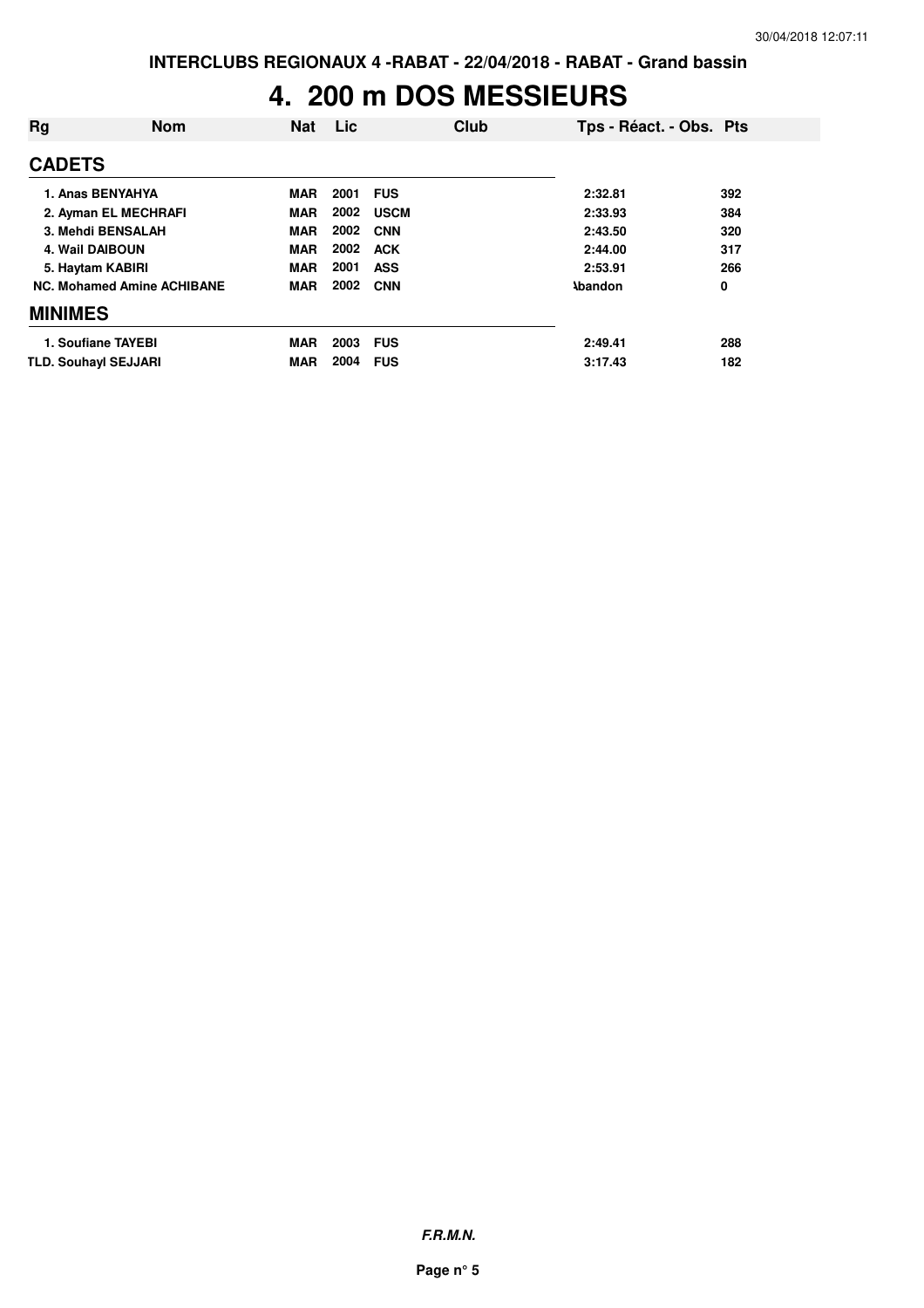**INTERCLUBS REGIONAUX 4 -RABAT - 22/04/2018 - RABAT - Grand bassin**

### **5. 100 m PAPILLON DAMES**

| Rg                         | <b>Nom</b> | <b>Nat</b> | <b>Lic</b> | Club        |         | Tps - Réact. - Obs. Pts |     |
|----------------------------|------------|------------|------------|-------------|---------|-------------------------|-----|
| <b>JUNIORS</b>             |            |            |            |             |         |                         |     |
| <b>NC. Soukaina CHAARI</b> | <b>MAR</b> | 2000       | <b>CNN</b> | Frf n.d.    |         |                         |     |
| <b>MINIMES</b>             |            |            |            |             |         |                         |     |
| 1. Taghrid DAHBANI         |            | <b>MAR</b> | 2003       | <b>FUS</b>  | 1:09.97 |                         | 512 |
| 2. Imane BASKACH           |            | <b>MAR</b> | 2003       | <b>USCM</b> |         | 1:20.06                 | 341 |
| 3. Rime Ines EL RHOUBARI   |            | <b>MAR</b> | 2004       | <b>FUS</b>  | 1:23.74 |                         | 298 |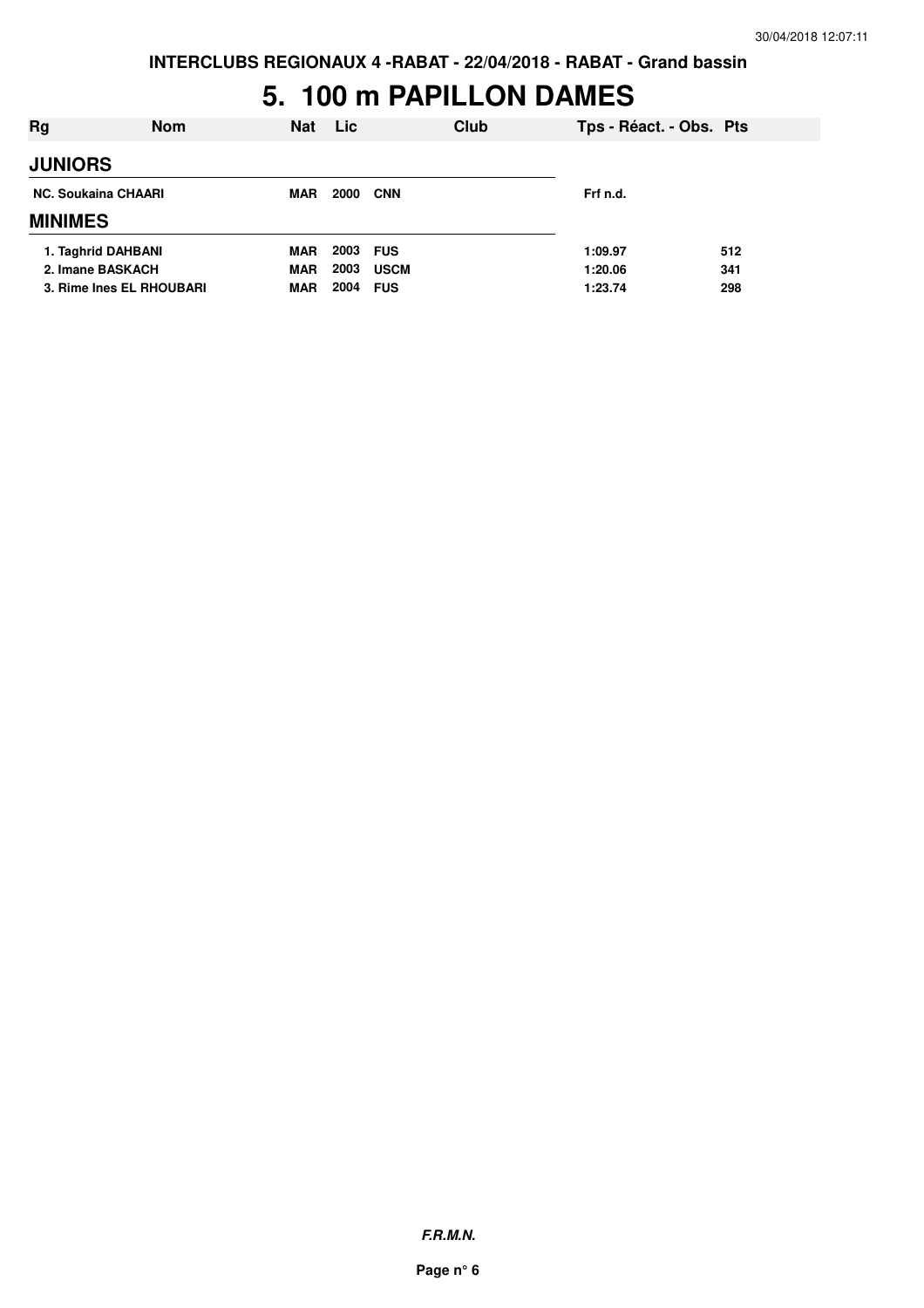### **6. 100 m PAPILLON MESSIEURS**

| Rg                       | <b>Nom</b>            | <b>Nat</b> | Lic  | Club        | Tps - Réact. - Obs. Pts |     |
|--------------------------|-----------------------|------------|------|-------------|-------------------------|-----|
| <b>SENIORS</b>           |                       |            |      |             |                         |     |
|                          | 1. Lahbib BELKAZ      | <b>MAR</b> | 1996 | <b>CSN</b>  | 1:06.36                 | 423 |
| <b>NC. Said SABER</b>    |                       | <b>MAR</b> | 1995 | <b>CNN</b>  | Frf n.d.                |     |
| <b>JUNIORS</b>           |                       |            |      |             |                         |     |
| 1. Soufiane CHAARI       |                       | <b>MAR</b> | 1999 | <b>CNN</b>  | 1:05.19                 | 446 |
| <b>CADETS</b>            |                       |            |      |             |                         |     |
| 1. Yassine NIHOU         |                       | <b>MAR</b> | 2001 | <b>CNN</b>  | 1:05.34                 | 443 |
|                          | 2. Abdenasser LAKRANE | <b>MAR</b> | 2002 | <b>ACK</b>  | 1:14.28                 | 301 |
| <b>TLD. Ali MOKHTARI</b> |                       | <b>MAR</b> | 2001 | <b>USCM</b> | 1:18.18                 | 258 |
| <b>MINIMES</b>           |                       |            |      |             |                         |     |
| <b>TLD. Anas TAZOUTI</b> |                       | <b>MAR</b> | 2004 | <b>ASS</b>  | 1:49.49                 | 94  |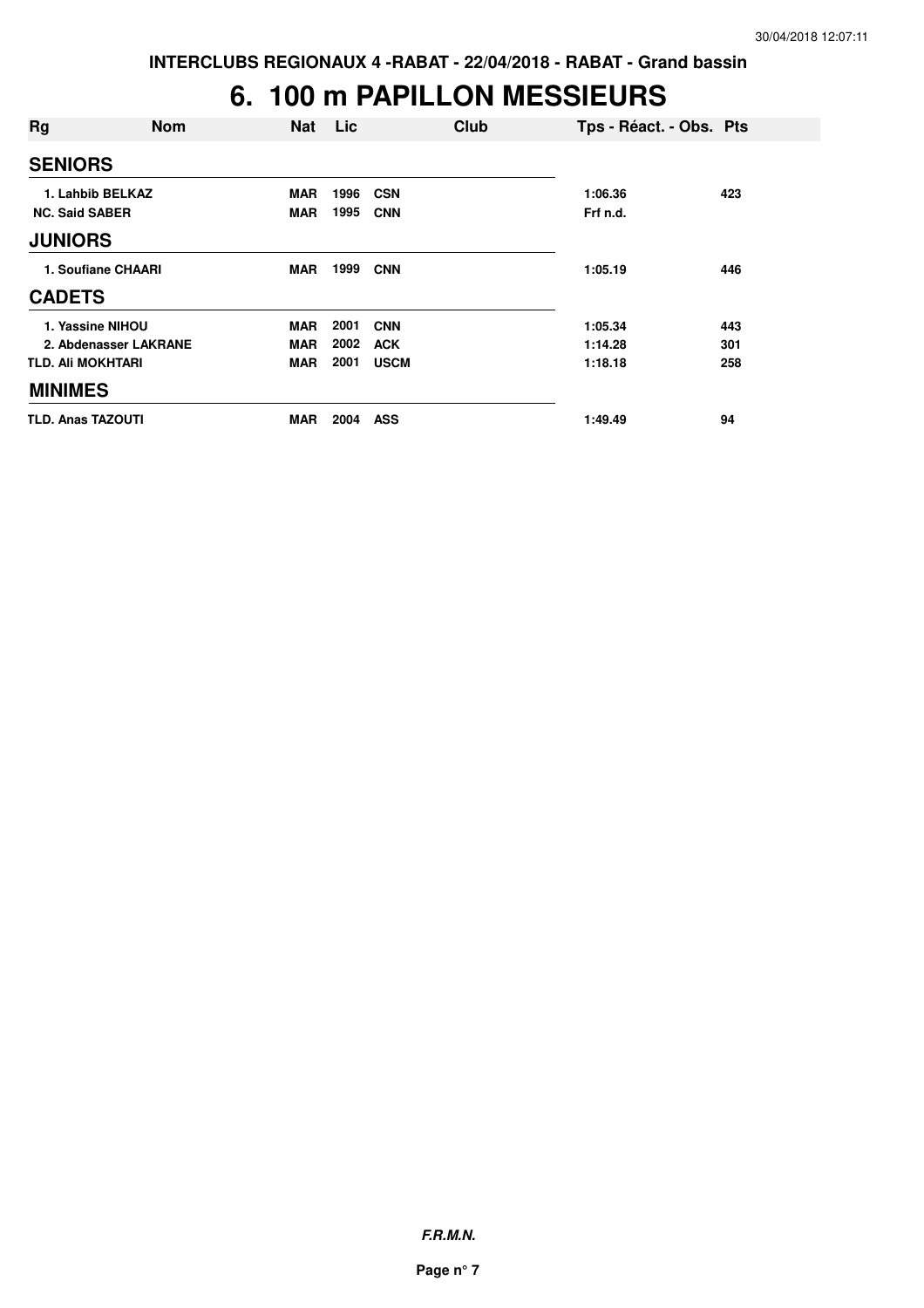# **7. 200 m 4 NAGES DAMES**

| Rg             | <b>Nom</b>                    | <b>Nat</b> | <b>Lic</b> |             | Club | Tps - Réact. - Obs. Pts |     |
|----------------|-------------------------------|------------|------------|-------------|------|-------------------------|-----|
| <b>SENIORS</b> |                               |            |            |             |      |                         |     |
|                | <b>1. Nour DRISSI HASSANI</b> | <b>MAR</b> | 1998       | <b>FUS</b>  |      | 2:44.00                 | 455 |
| <b>CADETS</b>  |                               |            |            |             |      |                         |     |
|                | <b>1. Kholoud RHNANE</b>      | MAR        | 2001       | <b>FUS</b>  |      | 2:53.56                 | 384 |
| <b>MINIMES</b> |                               |            |            |             |      |                         |     |
|                | 1. Taghrid DAHBANI            | <b>MAR</b> | 2003       | <b>FUS</b>  |      | 2:43.16                 | 462 |
|                | 2. Hiba CHOUAIBI              | <b>MAR</b> | 2004       | <b>USCM</b> |      | 2:46.88                 | 432 |
|                | 3. Aicha EL BEKALI            | <b>MAR</b> | 2004       | A.S.F.A.R   |      | 2:51.81                 | 395 |
|                | 4. Imane BASKACH              | <b>MAR</b> | 2003       | <b>USCM</b> |      | 3:01.69                 | 334 |
|                | 5. Rime BERRADA               | <b>MAR</b> | 2003       | <b>FUS</b>  |      | 3:06.72                 | 308 |
|                | 6. Camelia GARNOUSSI          | <b>MAR</b> | 2004       | <b>FUS</b>  |      | 3:07.47                 | 304 |
| 7. Rima BADOUI |                               | <b>MAR</b> | 2004       | <b>ASS</b>  |      | 3:09.58                 | 294 |
|                | 8. Doaa AMMOUMOU              | <b>MAR</b> | 2003       | <b>ACK</b>  |      | 3:10.81                 | 288 |
|                | <b>NC. Oumaima RACHIDI</b>    | <b>MAR</b> | 2004       | <b>USCM</b> |      | Frf n.d.                |     |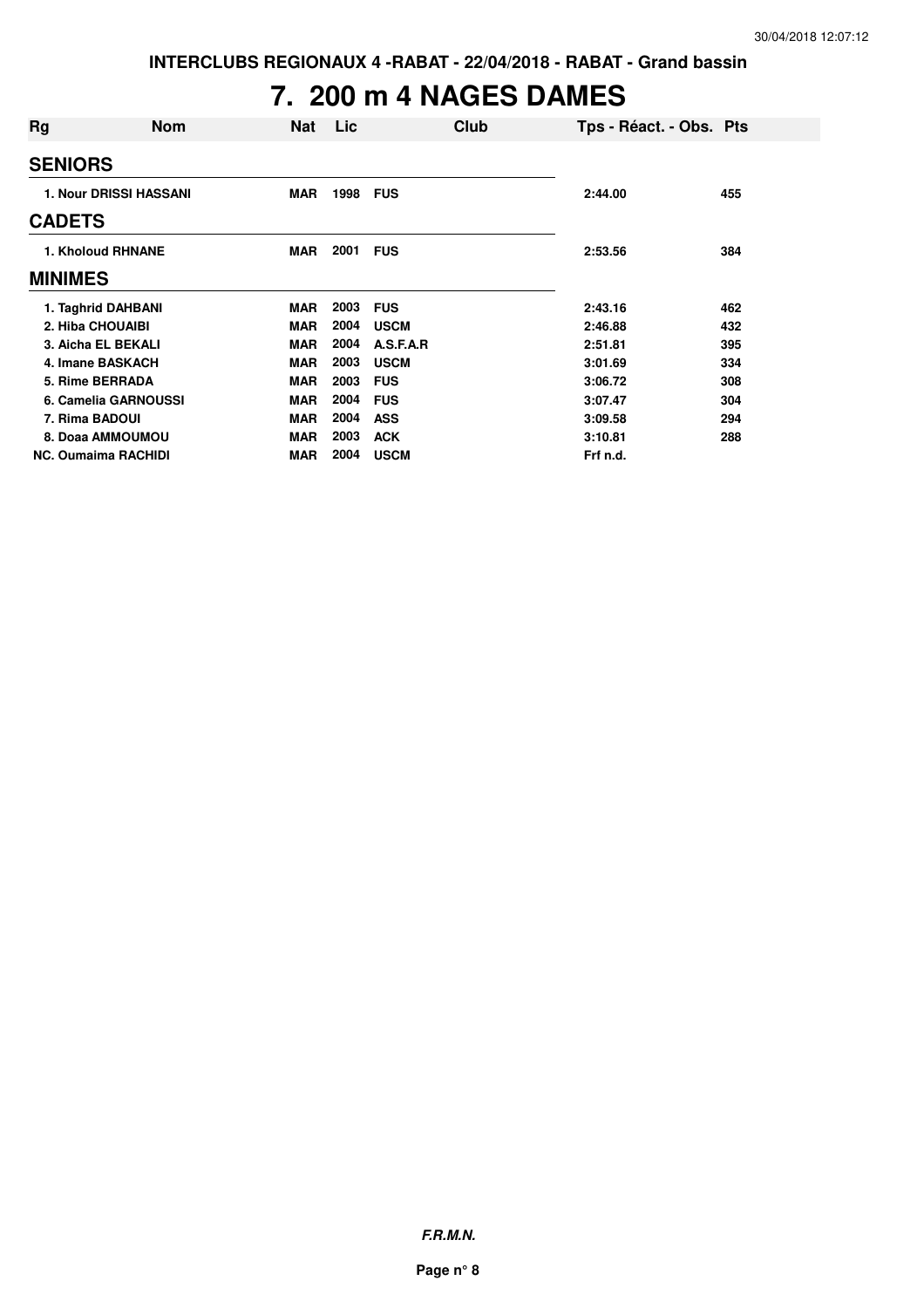### **8. 200 m 4 NAGES MESSIEURS**

| Rg                          | <b>Nom</b>                   | Nat        | Lic         | Club        | Tps - Réact. - Obs. Pts |     |
|-----------------------------|------------------------------|------------|-------------|-------------|-------------------------|-----|
| <b>SENIORS</b>              |                              |            |             |             |                         |     |
|                             | 1. Alae Eddine GZALI         | <b>MAR</b> | 1997        | <b>KAC</b>  | 2:39.13                 | 371 |
| <b>JUNIORS</b>              |                              |            |             |             |                         |     |
| <b>NC. Med Saad EL HADI</b> | <b>MAR</b>                   | 2000       | <b>USCM</b> | Frf n.d.    |                         |     |
| <b>CADETS</b>               |                              |            |             |             |                         |     |
|                             | 1. Youssef OUKHOUYA          | <b>MAR</b> | 2002        | <b>FUS</b>  | 2:29.78                 | 445 |
|                             | 2. Yassine NIHOU             | <b>MAR</b> | 2001        | <b>CNN</b>  | 2:37.75                 | 381 |
|                             | 3. Benabdeljalil BACHIR      | <b>MAR</b> | 2002        | <b>USCM</b> | 2:42.12                 | 351 |
|                             | 4. Dorian TRUQUEZ            | <b>MAR</b> | 2002        | <b>USCM</b> | 2:44.75                 | 334 |
| <b>MINIMES</b>              |                              |            |             |             |                         |     |
|                             | 1. Yasser BENCHEBBA          | <b>MAR</b> | 2004        | <b>FUS</b>  | 2:29.51                 | 447 |
|                             | 2. Youssef BOUHMOUCH         | <b>MAR</b> | 2004        | <b>USCM</b> | 2:49.60                 | 306 |
|                             | 3. Rayane BOUHAFS            | <b>MAR</b> | 2003        | <b>FUS</b>  | 2:49.80                 | 305 |
|                             | <b>4. Younes BERRADA</b>     | <b>MAR</b> | 2004        | <b>FUS</b>  | 2:59.85                 | 257 |
|                             | 5. Adam ACHAK                | <b>MAR</b> | 2004        | <b>ASS</b>  | 3:04.40                 | 238 |
|                             | <b>TLD. Zakaria BERRAHMA</b> | <b>MAR</b> | 2003        | <b>ASS</b>  | 3:08.69                 | 222 |
|                             | <b>NC. Zakaria HIBAOUI</b>   | <b>MAR</b> | 2004        | <b>ACK</b>  | Dsg VI                  | 0   |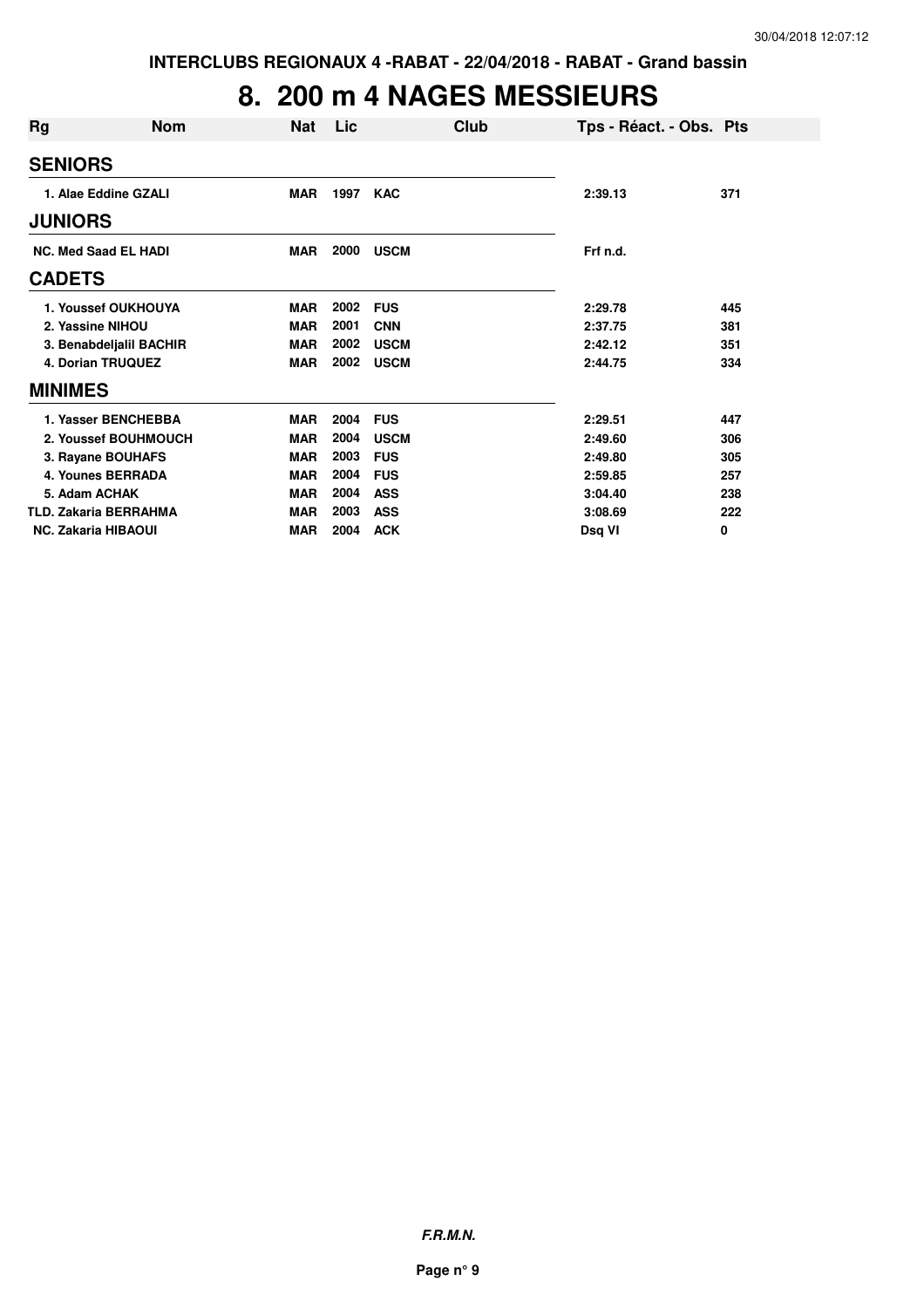### **9. 1500 m NAGE LIBRE DAMES**

| Rg                         | <b>Nom</b> | <b>Nat</b> | <b>Lic</b> |             | Club | Tps - Réact. - Obs. Pts |     |
|----------------------------|------------|------------|------------|-------------|------|-------------------------|-----|
| <b>CADETS</b>              |            |            |            |             |      |                         |     |
| 1. Mariam BENSALAH         |            | <b>MAR</b> | 2001       | ASS         |      | 22:10.53                | 339 |
| <b>MINIMES</b>             |            |            |            |             |      |                         |     |
| 1. Hiba BOURZINE           |            | <b>MAR</b> | 2004       | <b>USCM</b> |      | 19:46.09                | 479 |
| 2. Malak BOUSSOUF          |            | <b>MAR</b> | 2004       | <b>ACK</b>  |      | 20:10.44                | 451 |
| 3. Meryem BENAYACHE        |            | <b>MAR</b> | 2004       | <b>USCM</b> |      | 22:01.75                | 346 |
| <b>4. Ines AL FIGUIGUI</b> |            | <b>MAR</b> | 2004       | <b>USCM</b> |      | 22:09.50                | 340 |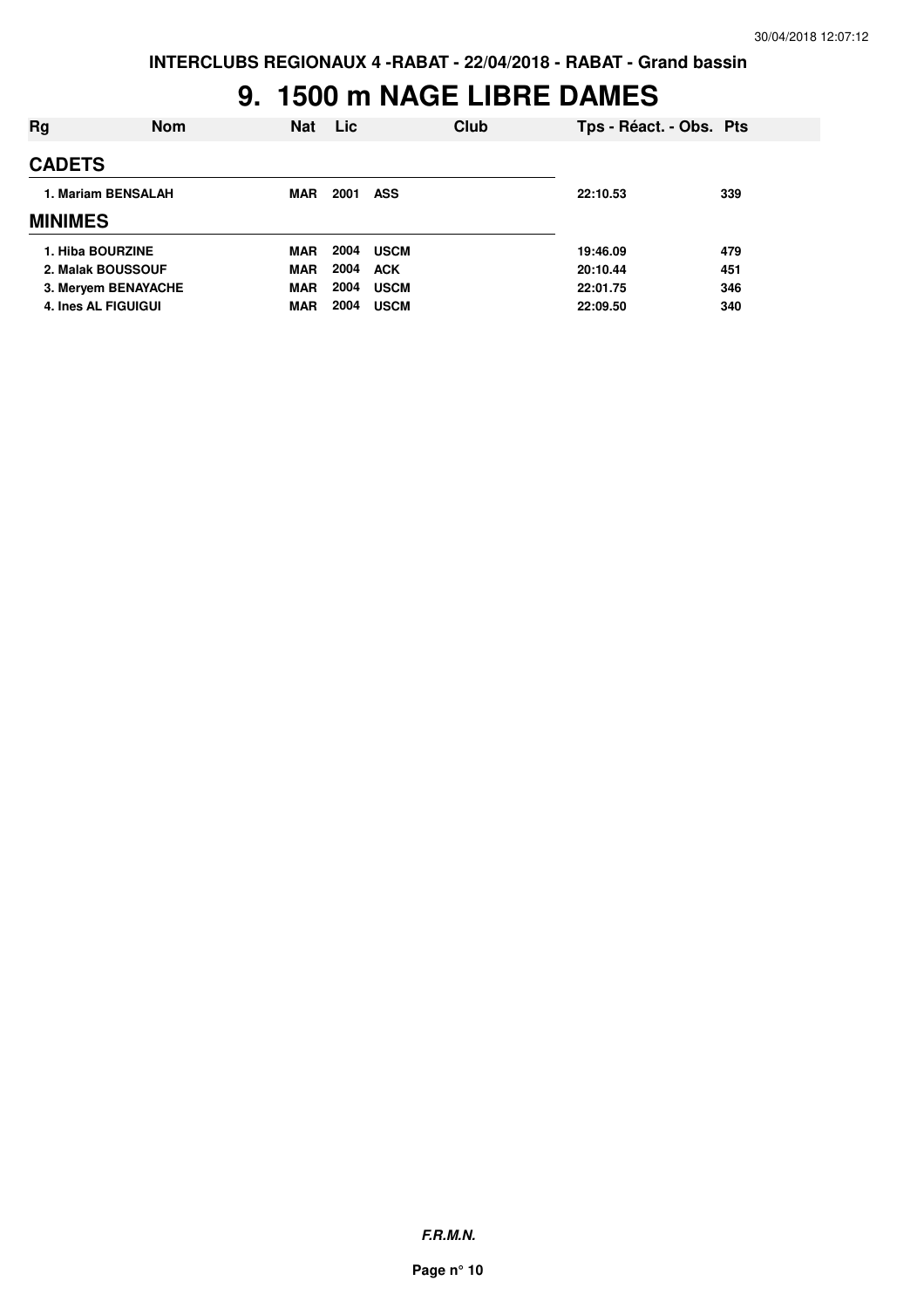#### **10. 1500 m NAGE LIBRE MESSIEURS**

| Rg                        | <b>Nom</b>                         | <b>Nat</b> | Lic  | Club        | Tps - Réact. - Obs. Pts |     |
|---------------------------|------------------------------------|------------|------|-------------|-------------------------|-----|
| <b>CADETS</b>             |                                    |            |      |             |                         |     |
|                           | 1. Youssef OUKHOUYA                | <b>MAR</b> | 2002 | <b>FUS</b>  | 19:03.14                | 442 |
| 2. Adam BELAFIA           |                                    | <b>MAR</b> | 2002 | <b>USCM</b> | 19:51.81                | 390 |
|                           | <b>TLD. Mohamed Wassim MESKINI</b> | <b>MAR</b> | 2002 | <b>USCM</b> | 21:36.90                | 302 |
| <b>NC. Mehdi BENSALAH</b> |                                    | <b>MAR</b> | 2002 | <b>CNN</b>  | <b>\bandon</b>          | 0   |
| <b>MINIMES</b>            |                                    |            |      |             |                         |     |
|                           | 1. Yasser BENCHEBBA                | <b>MAR</b> | 2004 | <b>FUS</b>  | 18:12.82                | 506 |
|                           | 2. Mohamed Taha MALKI              | <b>MAR</b> | 2003 | <b>FUS</b>  | 20:01.03                | 381 |
|                           | 3. Youssef BOUHMOUCH               | <b>MAR</b> | 2004 | <b>USCM</b> | 20:14.43                | 368 |
|                           | 4. Soufiane TAYEBI                 | <b>MAR</b> | 2003 | <b>FUS</b>  | 21:00.15                | 330 |
|                           | 5. Younes BERRADA                  | <b>MAR</b> | 2004 | <b>FUS</b>  | 21:24.56                | 311 |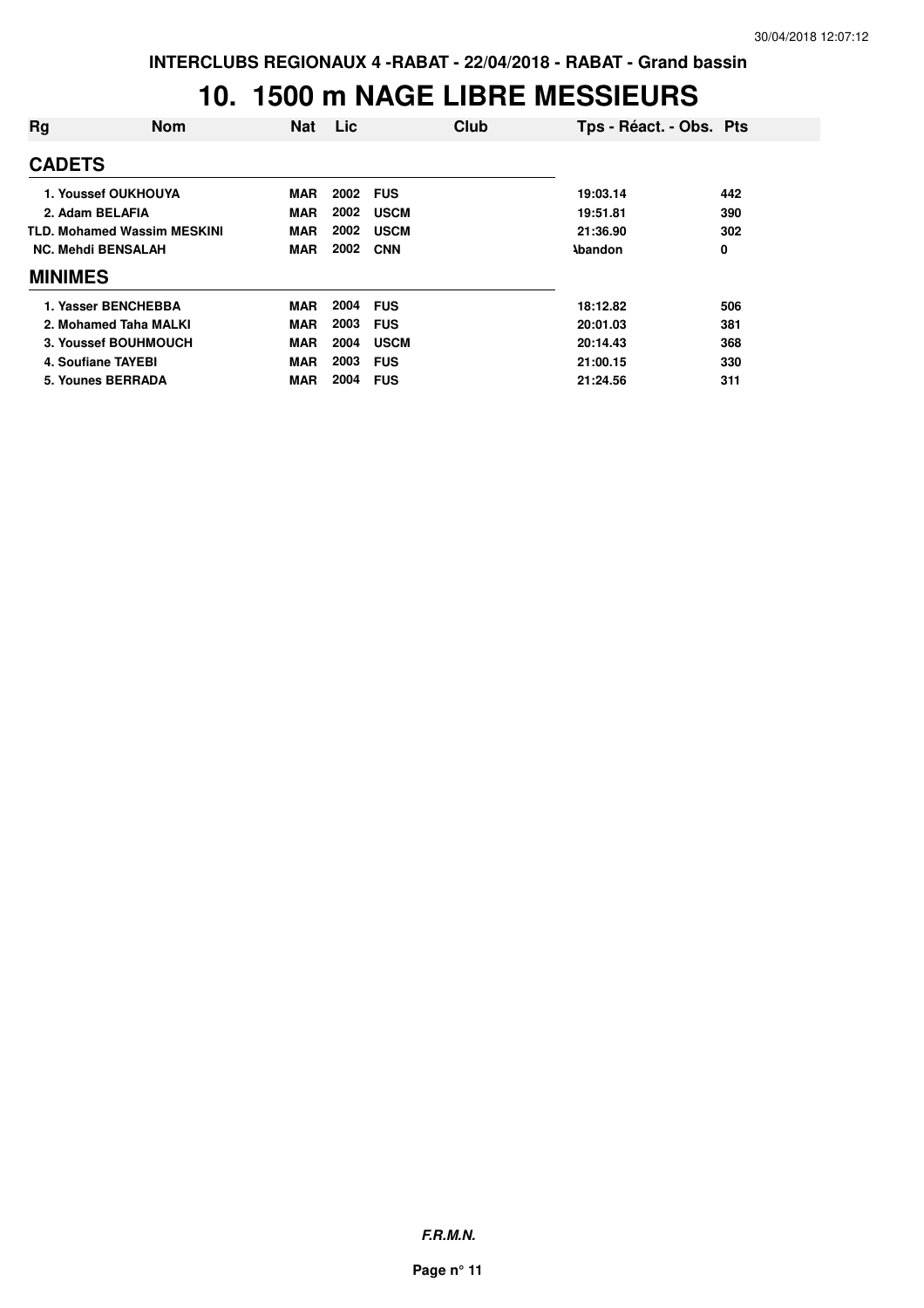## **11. 400 m NAGE LIBRE DAMES**

| Rg                     | <b>Nom</b>               | <b>Nat</b> | <b>Lic</b> | Club        |                | Tps - Réact. - Obs. Pts |
|------------------------|--------------------------|------------|------------|-------------|----------------|-------------------------|
| <b>CADETS</b>          |                          |            |            |             |                |                         |
|                        | 1. Mariam BENSALAH       | <b>MAR</b> | 2001       | <b>ASS</b>  | 5:24.27        | 397                     |
|                        | 2. Hiba ELHARRAK         | <b>MAR</b> | 2002       | <b>ASS</b>  | 5:38.17        | 350                     |
| <b>MINIMES</b>         |                          |            |            |             |                |                         |
|                        | 1. Taghrid DAHBANI       | <b>MAR</b> | 2003       | <b>FUS</b>  | 4:58.38        | 509                     |
|                        | 2. Hiba BOURZINE         | <b>MAR</b> | 2004       | <b>USCM</b> | 4:59.47        | 504                     |
|                        | 3. Aicha EL BEKALI       | <b>MAR</b> | 2004       | A.S.F.A.R   | 5:10.93        | 450                     |
|                        | 4. Rime Ines EL RHOUBARI | <b>MAR</b> | 2004       | <b>FUS</b>  | 5:16.75        | 426                     |
|                        | 5. Meryem BENAYACHE      | <b>MAR</b> | 2004       | <b>USCM</b> | 5:19.05        | 417                     |
|                        | 6. Yasmine RIAD          | <b>MAR</b> | 2004       | <b>FUS</b>  | 5:30.01        | 376                     |
|                        | 7. Rime BERRADA          | <b>MAR</b> | 2003       | <b>FUS</b>  | 5:30.17        | 376                     |
|                        | 8. Camelia GARNOUSSI     | <b>MAR</b> | 2004       | <b>FUS</b>  | 5:37.41        | 352                     |
|                        | 9. Imane BOUTARBOUCH     | <b>MAR</b> | 2004       | <b>ASS</b>  | 5:52.00        | 310                     |
| <b>NC. Rima BADOUI</b> |                          | <b>MAR</b> | 2004       | <b>ASS</b>  | <b>Abandon</b> | 0                       |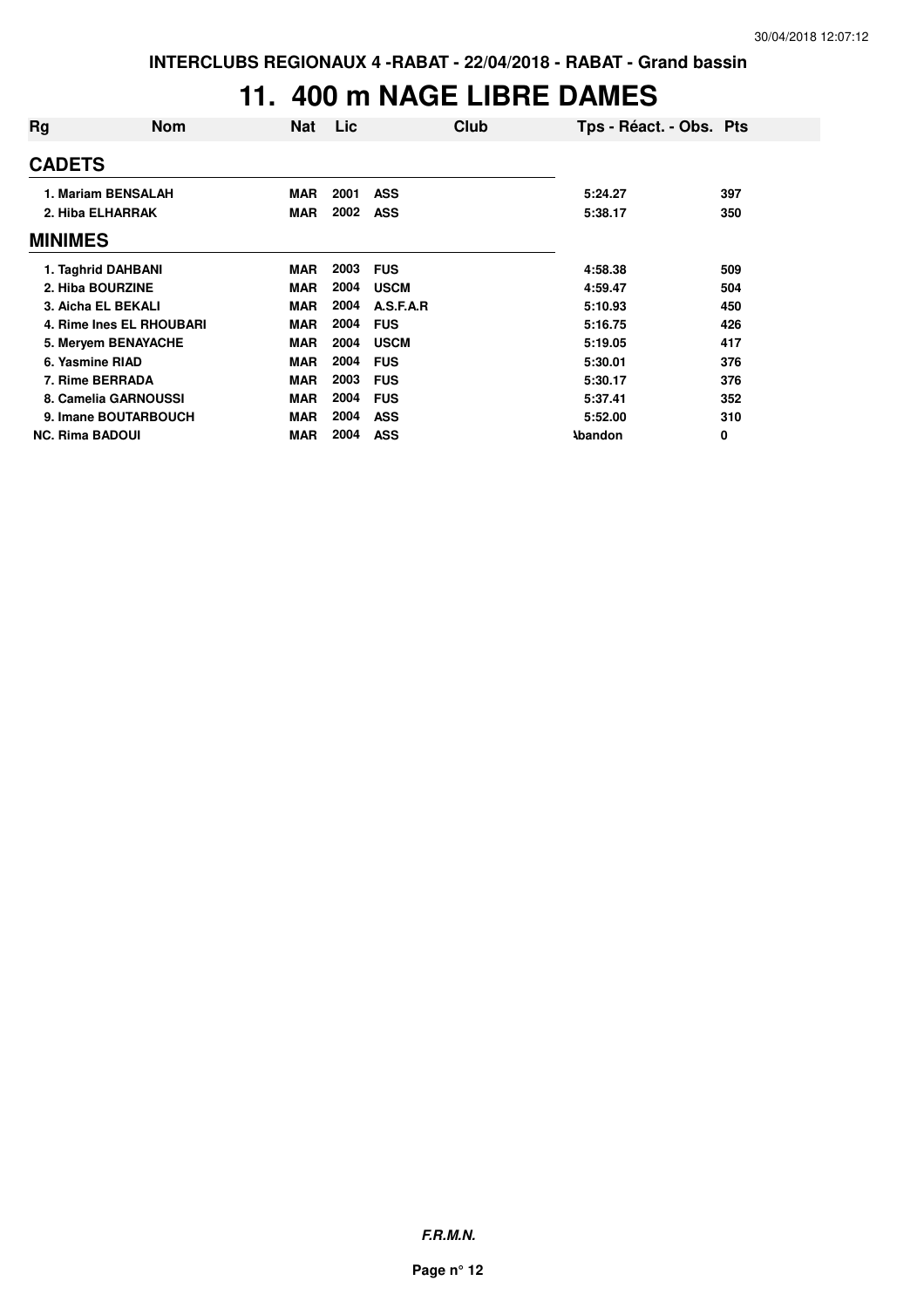#### **12. 400 m NAGE LIBRE MESSIEURS**

| Rg                     | <b>Nom</b>                | <b>Nat</b> | <b>Lic</b> | Club        | Tps - Réact. - Obs. Pts |     |
|------------------------|---------------------------|------------|------------|-------------|-------------------------|-----|
| <b>CADETS</b>          |                           |            |            |             |                         |     |
|                        | 1. Youssef OUKHOUYA       | MAR        | 2002       | <b>FUS</b>  | 4:36.75                 | 502 |
| 1. Ayman EL MECHRAFI   |                           | <b>MAR</b> | 2002       | <b>USCM</b> | 4:36.75                 | 502 |
| 3. Adam BELAFIA        |                           | <b>MAR</b> | 2002       | <b>USCM</b> | 4:47.58                 | 448 |
| <b>4. Ali MOKHTARI</b> |                           | <b>MAR</b> | 2001       | <b>USCM</b> | 4:53.00                 | 423 |
|                        | 5. Mehdi BENSALAH         | <b>MAR</b> | 2002       | <b>CNN</b>  | 5:07.43                 | 366 |
|                        | 6. Abdenasser LAKRANE     | <b>MAR</b> | 2002       | <b>ACK</b>  | 5:31.03                 | 293 |
| <b>MINIMES</b>         |                           |            |            |             |                         |     |
|                        | 1. Yasser BENCHEBBA       | <b>MAR</b> | 2004       | <b>FUS</b>  | 4:33.84                 | 519 |
|                        | 2. Rayane BOUHAFS         | <b>MAR</b> | 2003       | <b>FUS</b>  | 5:01.78                 | 387 |
|                        | 3. Younes BERRADA         | <b>MAR</b> | 2004       | <b>FUS</b>  | 5:34.81                 | 283 |
|                        | <b>4. Anas BOUYAKOUBI</b> | MAR        | 2004       | A.S.F.A.R   | 5:36.91                 | 278 |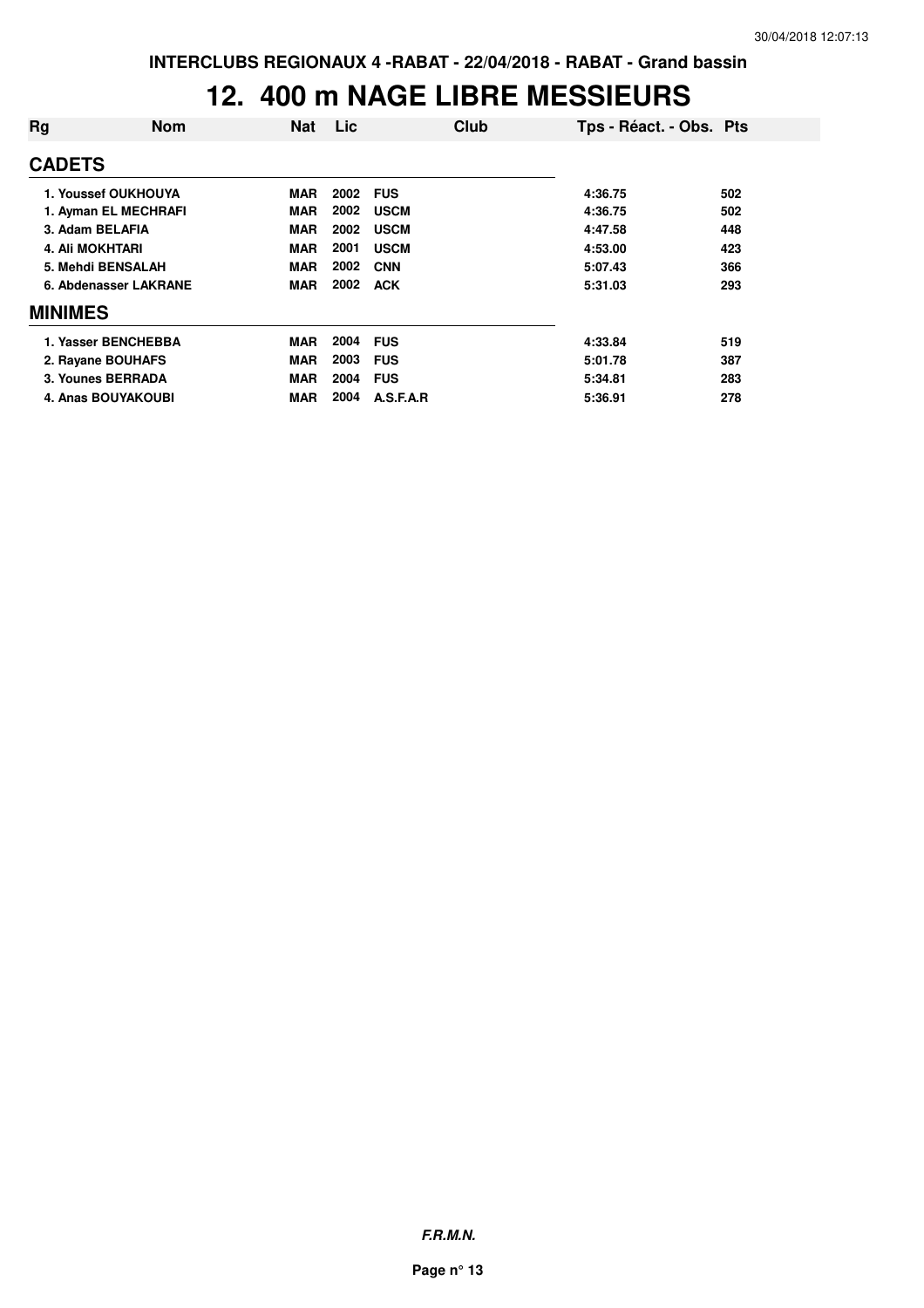**INTERCLUBS REGIONAUX 4 -RABAT - 22/04/2018 - RABAT - Grand bassin**

# **13. 50 m DOS DAMES**

| Rg                    | <b>Nom</b>                     | <b>Nat</b> | Lic  | <b>Club</b> | Tps - Réact. - Obs. Pts |     |
|-----------------------|--------------------------------|------------|------|-------------|-------------------------|-----|
| <b>SENIORS</b>        |                                |            |      |             |                         |     |
|                       | <b>NC. Nour DRISSI HASSANI</b> | <b>MAR</b> | 1998 | <b>FUS</b>  | Frf n.d.                |     |
| <b>JUNIORS</b>        |                                |            |      |             |                         |     |
| <b>NC. Zainab JDI</b> |                                | <b>MAR</b> | 1999 | <b>ACK</b>  | Frf n.d.                |     |
|                       | <b>NC. Soukaina CHAARI</b>     | <b>MAR</b> | 2000 | <b>CNN</b>  | Frf n.d.                |     |
| <b>CADETS</b>         |                                |            |      |             |                         |     |
|                       | 1. Hiba ELHARRAK               | <b>MAR</b> | 2002 | <b>ASS</b>  | 39.09                   | 331 |
| 2. Aya TAHRI          |                                | <b>MAR</b> | 2002 | <b>ACK</b>  | 39.72                   | 316 |
|                       | 3. Ghita BAGHDAD               | <b>MAR</b> | 2002 | <b>CSN</b>  | 39.88                   | 312 |
|                       | 4. Iqbal SAKHRAOUI             | <b>MAR</b> | 2001 | <b>CSN</b>  | 40.20                   | 305 |
|                       | <b>NC. Kholoud RHNANE</b>      | <b>MAR</b> | 2001 | <b>FUS</b>  | Frf n.d.                |     |
| <b>MINIMES</b>        |                                |            |      |             |                         |     |
|                       | 1. Hiba CHOUAIBI               | <b>MAR</b> | 2004 | <b>USCM</b> | 32.71                   | 566 |
|                       | 2. Yasmine RIAD                | <b>MAR</b> | 2004 | <b>FUS</b>  | 35.15                   | 456 |
|                       | 3. Imane BASKACH               | <b>MAR</b> | 2003 | <b>USCM</b> | 36.07                   | 422 |
|                       | 4. Rime BERRADA                | <b>MAR</b> | 2003 | <b>FUS</b>  | 36.10                   | 421 |
|                       | 5. Rim ARHARBI                 | <b>MAR</b> | 2004 | <b>KAC</b>  | 36.11                   | 420 |
|                       | 6. Oumaima RACHIDI             | <b>MAR</b> | 2004 | <b>USCM</b> | 36.14                   | 419 |
|                       | 7. Camelia GARNOUSSI           | <b>MAR</b> | 2004 | <b>FUS</b>  | 37.19                   | 385 |
|                       | 8. Rime Ines EL RHOUBARI       | <b>MAR</b> | 2004 | <b>FUS</b>  | 38.49                   | 347 |
|                       | 9. Meryem BENAYACHE            | <b>MAR</b> | 2004 | <b>USCM</b> | 41.78                   | 271 |
|                       | 10. Imane BOUTARBOUCH          | <b>MAR</b> | 2004 | <b>ASS</b>  | 41.90                   | 269 |
|                       | <b>11. Chahd BELEKBIRA</b>     | <b>MAR</b> | 2004 | A.S.F.A.R   | 44.06                   | 231 |
|                       | <b>TLD. Hiba GHOUDANE</b>      | <b>MAR</b> | 2004 | <b>CSN</b>  | 48.80                   | 170 |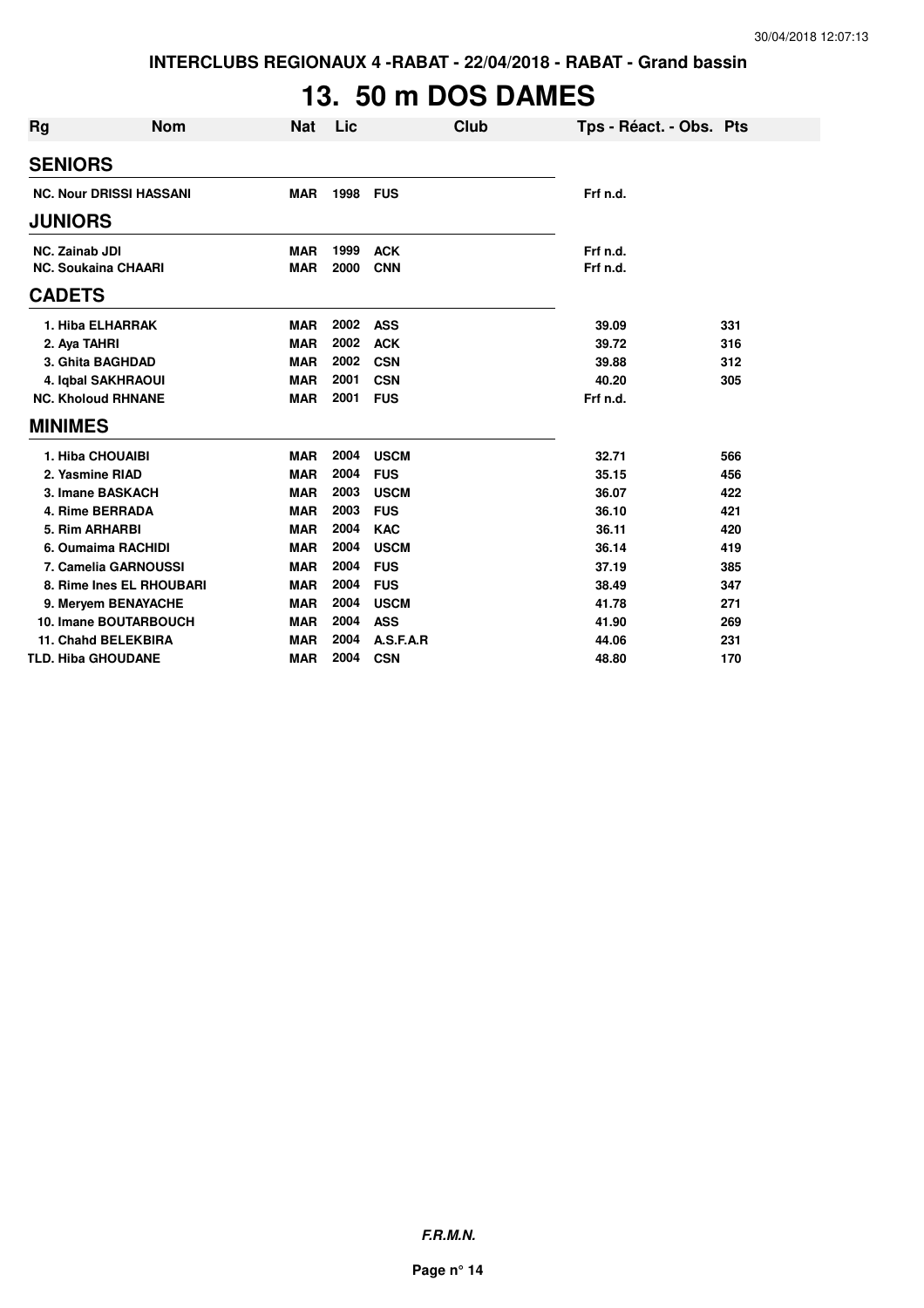# **14. 50 m DOS MESSIEURS**

| <b>Nom</b><br><b>Rg</b>                 | <b>Nat</b>        | Lic          |                          | Club | Tps - Réact. - Obs. Pts |            |
|-----------------------------------------|-------------------|--------------|--------------------------|------|-------------------------|------------|
| <b>SENIORS</b>                          |                   |              |                          |      |                         |            |
| 1. Hamza DAHBI SKALI                    | <b>MAR</b>        | 1998         | <b>CSN</b>               |      | 32.30                   | 412        |
| <b>NC. Ali EL MANDOUR</b>               | <b>MAR</b>        | 1997         | <b>FUS</b>               |      | Frf n.d.                |            |
| <b>JUNIORS</b>                          |                   |              |                          |      |                         |            |
| 1. Soufiane CHAARI                      | <b>MAR</b>        | 1999         | <b>CNN</b>               |      | 29.47                   | 543        |
| 2. Ilyas Abdesslam EL BOUAZZAOUI        | <b>MAR</b>        | 1999         | <b>ASS</b>               |      | 32.31                   | 412        |
| <b>NC. Aymane LEBIED</b>                | <b>MAR</b>        | 1999         | <b>CSN</b>               |      | Frf n.d.                |            |
| <b>CADETS</b>                           |                   |              |                          |      |                         |            |
| 1. Anas BENYAHYA                        | <b>MAR</b>        | 2001         | <b>FUS</b>               |      | 30.09                   | 510        |
| 2. Wail DAIBOUN                         | <b>MAR</b>        | 2002         | <b>ACK</b>               |      | 30.87                   | 472        |
| 3. Adam BELAFIA                         | MAR               | 2002         | <b>USCM</b>              |      | 32.68                   | 398        |
| 4. Haytam KABIRI                        | MAR               | 2001         | <b>ASS</b>               |      | 33.48                   | 370        |
| 5. Mohamed Amine ACHIBANE               | <b>MAR</b>        | 2002         | <b>CNN</b>               |      | 33.69                   | 363        |
| 6. Wail BEZOTE                          | <b>MAR</b>        | 2002         | <b>KAC</b>               |      | 34.82                   | 329        |
| 7. Mehdi SAISSI HASSANI                 | <b>MAR</b>        | 2002         | <b>ACK</b>               |      | 35.78                   | 303        |
| 8. Taha MIFTAH                          | <b>MAR</b>        | 2001         | <b>CNN</b>               |      | 36.19                   | 293        |
| 9. Deyae Eddine QASSIRI                 | <b>MAR</b>        | 2001         | <b>CSN</b>               |      | 36.31                   | 290        |
| 10. Mehdi BENSALAH                      | <b>MAR</b>        | 2002         | <b>CNN</b>               |      | 37.31                   | 267        |
| 11. Mohamed Wassim MESKINI              | <b>MAR</b>        | 2002         | <b>USCM</b>              |      | 37.41                   | 265        |
| 12. Adam BENTALEB                       | <b>MAR</b>        | 2002         | <b>FUS</b>               |      | 37.82                   | 256        |
| 13. Aymane MEZIANI                      | <b>MAR</b>        | 2002         | <b>CNN</b>               |      | 38.25                   | 248        |
| <b>14. Yasser HARTOUT</b>               | <b>MAR</b>        | 2002         | CSN                      |      | 38.60                   | 241        |
| 15. Mehdi BOUZEKRI                      | MAR               | 2002         | <b>FUS</b>               |      | 38.74                   | 239        |
| 16. Abdenasser LAKRANE                  | MAR               | 2002         | <b>ACK</b>               |      | 39.94                   | 218        |
| <b>NC. Hamza ALILOU</b>                 | MAR               | 2002         | <b>CNN</b>               |      | Frf n.d.                |            |
| <b>MINIMES</b>                          |                   |              |                          |      |                         |            |
| 1. Yasser BENCHEBBA                     | <b>MAR</b>        | 2004         | <b>FUS</b>               |      | 32.88                   | 391        |
| 2. Anir SADIQUI                         | <b>MAR</b>        | 2003         | <b>USCM</b>              |      | 35.81                   | 302        |
| 3. Ahmed Ghassane MAGRI                 | <b>MAR</b>        | 2003         | <b>ASS</b>               |      | 35.93                   | 299        |
| 4. Zakaria HIBAOUI                      | <b>MAR</b>        | 2004         | <b>ACK</b>               |      | 37.66                   | 260        |
| 5. Mohammed Ayman BOULMAKOUL            | <b>MAR</b>        | 2004         | <b>ASS</b>               |      | 37.73                   | 258        |
| 6. Mohammed EL KHDARI                   | <b>MAR</b>        | 2004         | <b>CSN</b>               |      | 38.20                   | 249        |
| 7. Zakaria BERRAHMA                     | MAR               | 2003         | <b>ASS</b>               |      | 38.72                   | 239        |
| 8. Yassine EL BOUAZZAOUI                | <b>MAR</b>        | 2003         | <b>ASS</b>               |      | 38.75                   | 238        |
| 9. El Khalil EL MAZOUNI                 | <b>MAR</b>        | 2003         | <b>CSN</b>               |      | 38.91                   | 235        |
| 10. Yahya OUAFIA                        | <b>MAR</b>        | 2004         | <b>ACK</b>               |      | 39.02                   | 233        |
| 11. Soufiane TAYEBI                     | MAR               | 2003         | <b>FUS</b>               |      | 39.28                   | 229        |
| 12. Yahya ELBRIDI                       | <b>MAR</b>        | 2003         | <b>USCM</b>              |      | 39.37                   | 227        |
| 13. Badr ABROUK                         | <b>MAR</b>        | 2004<br>2004 | A.S.F.A.R                |      | 39.59                   | 223        |
| 14. Souhayl SEJJARI<br>15. Anass ILGUIM | <b>MAR</b><br>MAR | 2003         | <b>FUS</b><br><b>CNN</b> |      | 40.31<br>40.58          | 212<br>207 |
| 16. Lmehdi FILALI                       | MAR               | 2004         | <b>USCM</b>              |      | 41.37                   | 196        |
| 17. Mohamed Taha HATHOUTI               | MAR               | 2003         | <b>ASS</b>               |      | 42.00                   | 187        |
| 18. Mohammed Amjad BENDGUIG             | MAR               | 2004         | <b>CSN</b>               |      | 42.37                   | 182        |
| 19. Anas BOUYAKOUBI                     | MAR               | 2004         | A.S.F.A.R                |      | 43.13                   | 173        |
| 20. Moncef BEN EL HADJ                  | <b>MAR</b>        | 2004         | <b>ACK</b>               |      | 43.29                   | 171        |
| <b>TLD. Anas TAZOUTI</b>                | <b>MAR</b>        | 2004         | <b>ASS</b>               |      | 44.59                   | 156        |
| <b>NC. Mehdi SENIHJI</b>                | <b>MAR</b>        | 2003         | <b>CNN</b>               |      | Frf n.d.                |            |
| <b>NC. Nizar LAHDAID</b>                | <b>MAR</b>        | 2004         | <b>CNN</b>               |      | Frf n.d.                |            |
| NC. Mohamed Taha MALKI                  | <b>MAR</b>        | 2003         | <b>FUS</b>               |      | Dsq FD                  | 0          |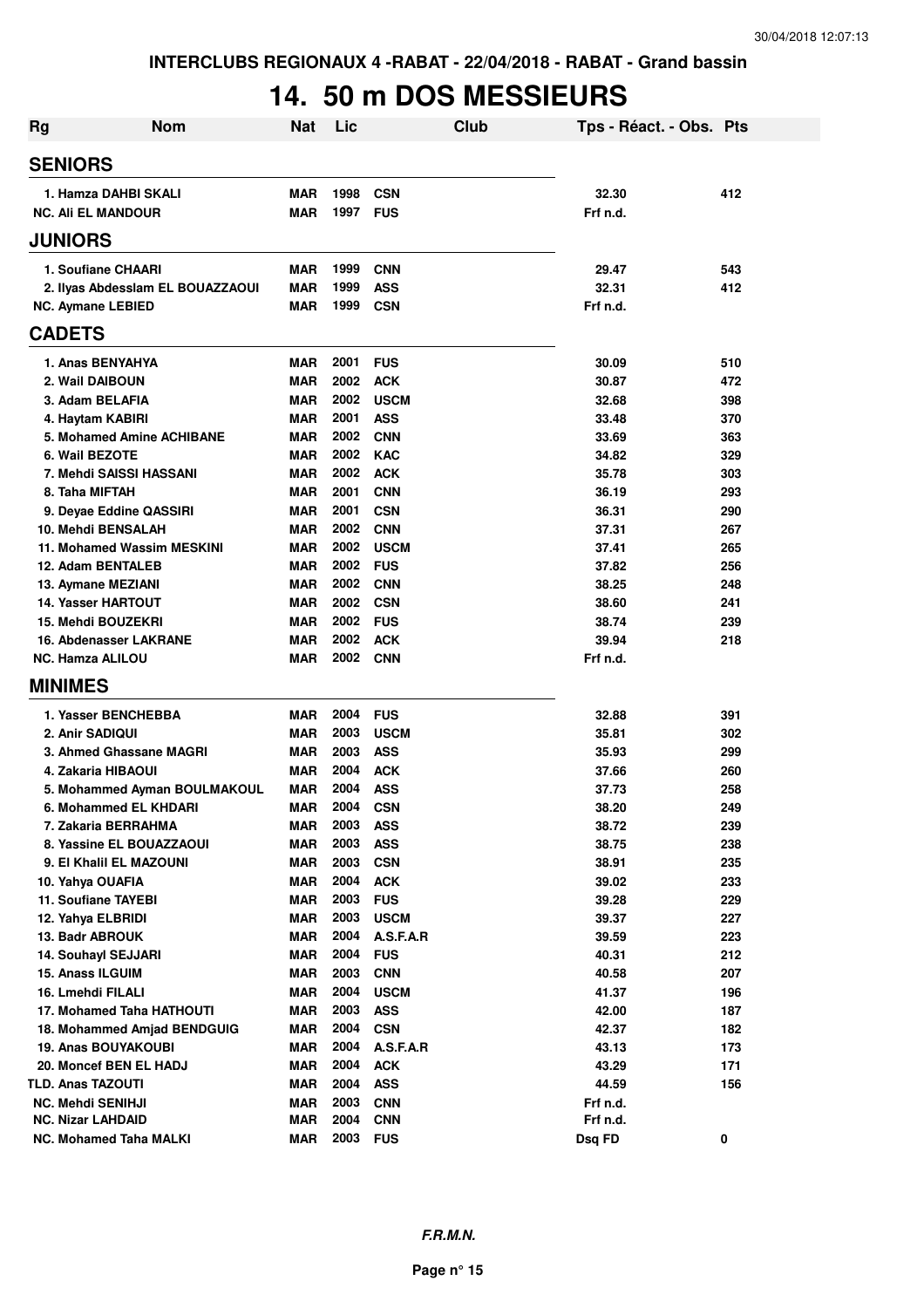### **15. 200 m PAPILLON DAMES**

| Rg                 | <b>Nom</b> | <b>Nat</b> | <b>Lic</b> |            | Club | Tps - Réact. - Obs. Pts |     |
|--------------------|------------|------------|------------|------------|------|-------------------------|-----|
| <b>MINIMES</b>     |            |            |            |            |      |                         |     |
| 1. Taghrid DAHBANI |            | <b>MAR</b> | 2003 FUS   |            |      | 2:40.41                 | 437 |
| 2. Malak BOUSSOUF  |            | <b>MAR</b> | 2004       | ACK        |      | 2:59.30                 | 313 |
| 3. Aicha EL BEKALI |            | <b>MAR</b> | 2004       | A.S.F.A.R  |      | 3:07.03                 | 276 |
| 4. Doaa AMMOUMOU   |            | <b>MAR</b> | 2003       | <b>ACK</b> |      | 3:10.66                 | 260 |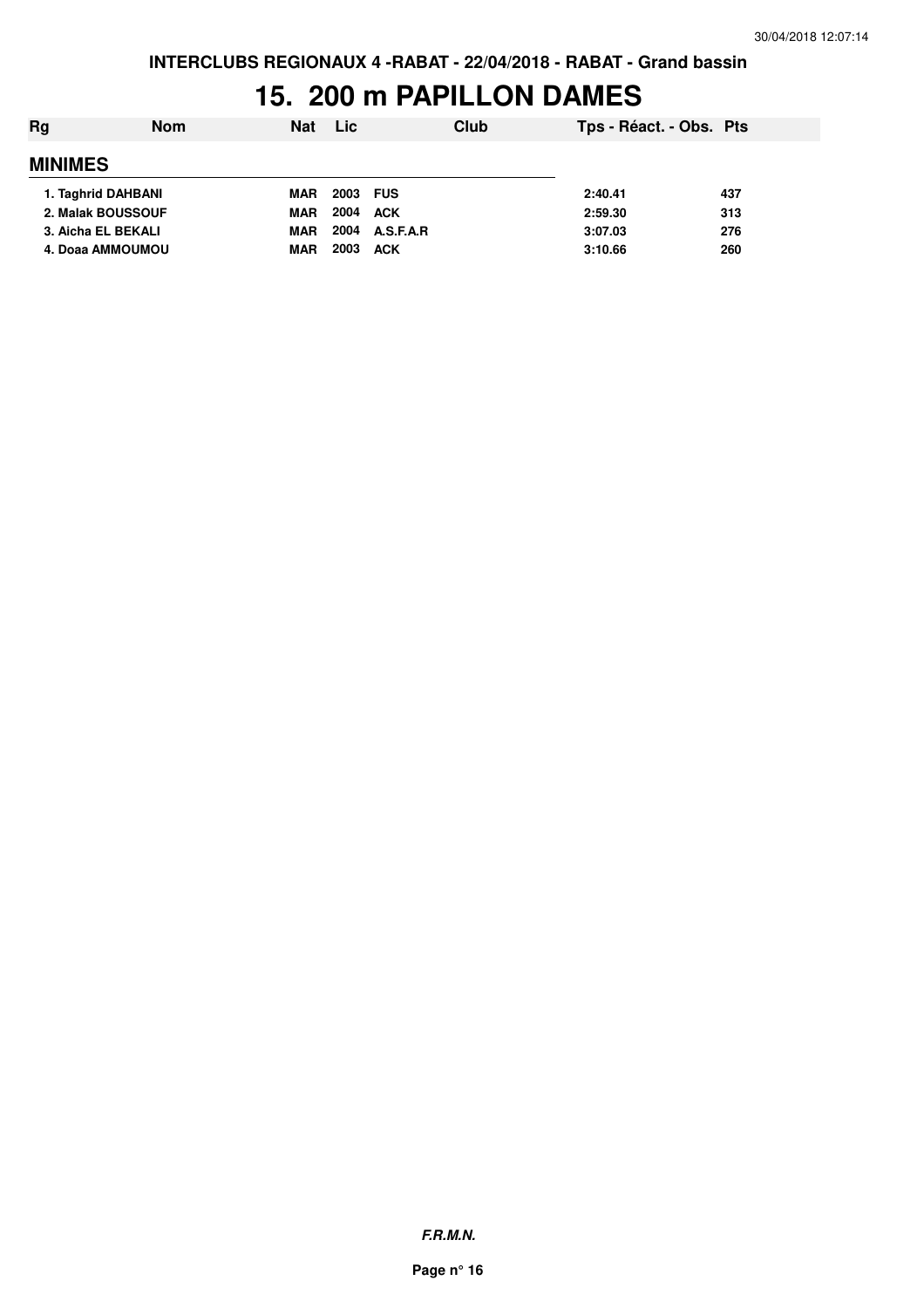### **16. 200 m PAPILLON MESSIEURS**

| Rg                    | <b>Nom</b> | <b>Nat</b> | Lic  | Club        | Tps - Réact. - Obs. Pts |     |
|-----------------------|------------|------------|------|-------------|-------------------------|-----|
| <b>SENIORS</b>        |            |            |      |             |                         |     |
| 1. Lahbib BELKAZ      |            | <b>MAR</b> | 1996 | <b>CSN</b>  | 2:44.35                 | 312 |
| <b>NC. Said SABER</b> |            | <b>MAR</b> | 1995 | <b>CNN</b>  | Frf n.d.                |     |
| <b>CADETS</b>         |            |            |      |             |                         |     |
| 1. Yassine NIHOU      |            | <b>MAR</b> | 2001 | <b>CNN</b>  | 2:32.03                 | 394 |
| 2. Dorian TRUQUEZ     |            | <b>MAR</b> | 2002 | <b>USCM</b> | 2:46.20                 | 302 |
| <b>MINIMES</b>        |            |            |      |             |                         |     |
| 1. Younes BERRADA     |            | <b>MAR</b> | 2004 | <b>FUS</b>  | 3:06.41                 | 214 |
| 2. Soufiane TAYEBI    |            | <b>MAR</b> | 2003 | <b>FUS</b>  | 3:07.53                 | 210 |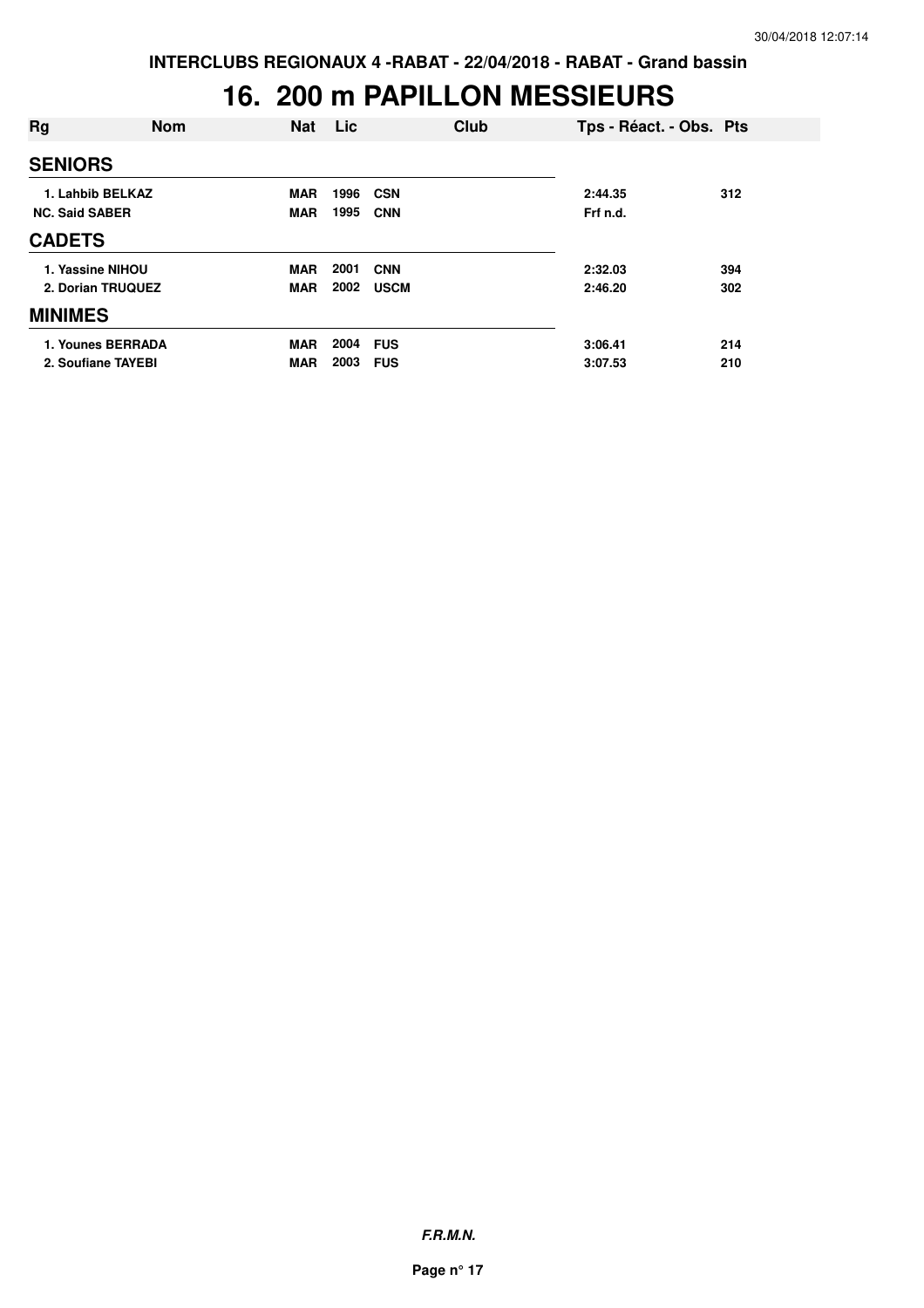# **17. 100 m BRASSE DAMES**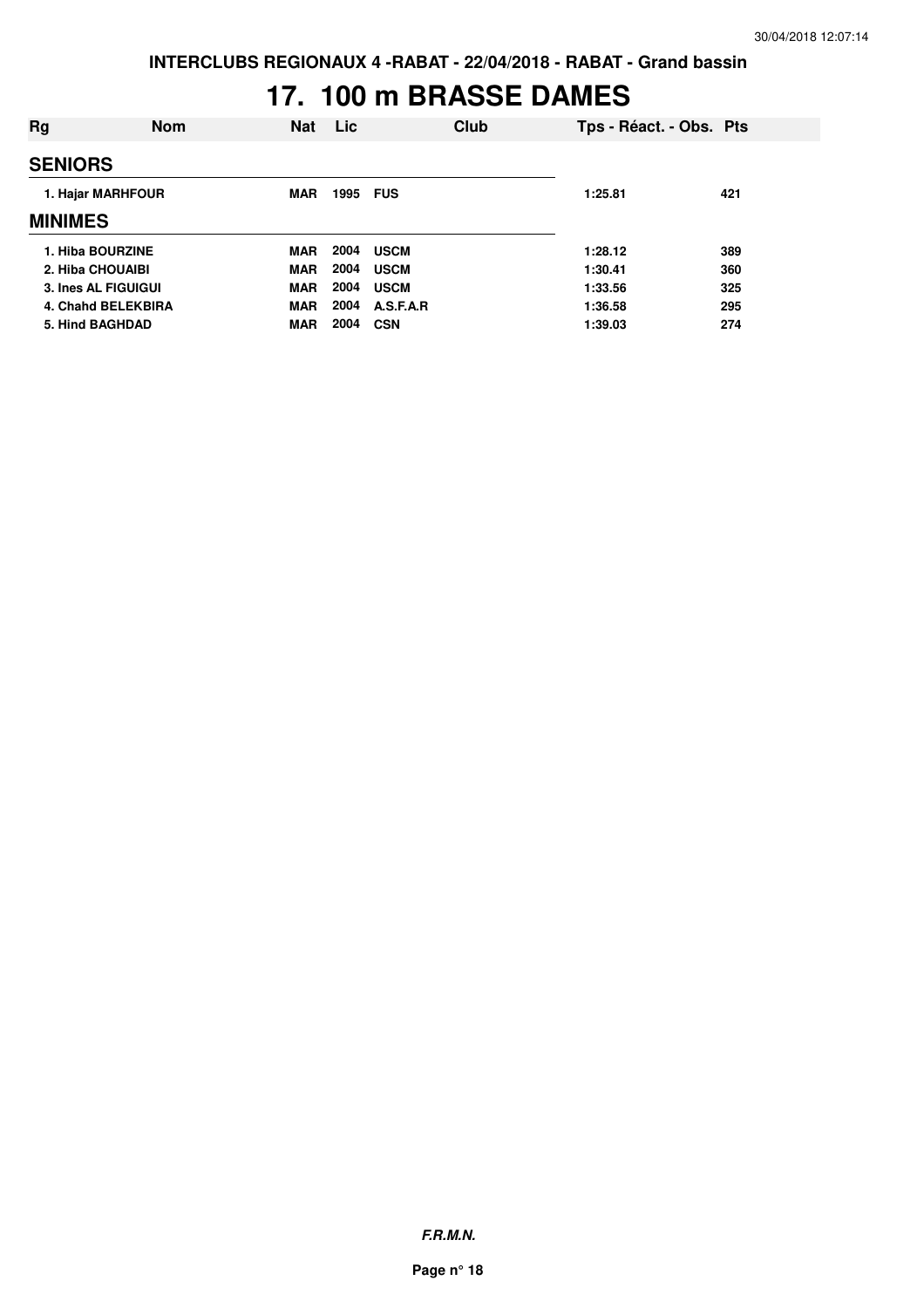### **18. 100 m BRASSE MESSIEURS**

| <b>Rg</b> | <b>Nom</b>                         | <b>Nat</b> | Lic      | <b>Club</b> | Tps - Réact. - Obs. Pts |     |
|-----------|------------------------------------|------------|----------|-------------|-------------------------|-----|
|           | <b>SENIORS</b>                     |            |          |             |                         |     |
|           | 1. Sayf Annasre MOUMEN             | <b>MAR</b> | 1997     | <b>ASS</b>  | 1:16.63                 | 444 |
|           | 2. Alae Eddine GZALI               | <b>MAR</b> | 1997     | <b>KAC</b>  | 1:19.77                 | 393 |
|           | <b>JUNIORS</b>                     |            |          |             |                         |     |
|           | TLD. Ilyas Abdesslam EL BOUAZZAOUI | <b>MAR</b> | 1999     | <b>ASS</b>  | 1:27.03                 | 303 |
|           | <b>NC. Med Saad EL HADI</b>        | <b>MAR</b> | 2000     | <b>USCM</b> | Frf n.d.                |     |
|           | <b>CADETS</b>                      |            |          |             |                         |     |
|           | 1. Anas BENYAHYA                   | <b>MAR</b> | 2001     | <b>FUS</b>  | 1:14.78                 | 477 |
|           | 2. Benabdeljalil BACHIR            | <b>MAR</b> | 2002     | <b>USCM</b> | 1:17.59                 | 427 |
|           | 3. Haytam KABIRI                   | <b>MAR</b> | 2001     | <b>ASS</b>  | 1:17.82                 | 424 |
|           | 4. Youssef OUKHOUYA                | <b>MAR</b> | 2002     | <b>FUS</b>  | 1:25.31                 | 321 |
|           | 5. Mehdi SAISSI HASSANI            | <b>MAR</b> | 2002     | <b>ACK</b>  | 1:27.03                 | 303 |
|           | <b>6. Naoufal JRAFE</b>            | <b>MAR</b> | 2002     | <b>ACK</b>  | 1:27.50                 | 298 |
|           | <b>TLD. Mehdi BOUZEKRI</b>         | <b>MAR</b> | 2002     | <b>FUS</b>  | 1:33.00                 | 248 |
|           | <b>TLD. Aymane MEZIANI</b>         | <b>MAR</b> | 2002     | <b>CNN</b>  | 1:36.32                 | 223 |
|           | <b>TLD. Abderrahmane ELHACHEMI</b> | <b>MAR</b> | 2002     | <b>ASS</b>  | 1:36.66                 | 221 |
|           | <b>NC. Youssef SALAMAT</b>         | <b>MAR</b> | 2001     | <b>CNN</b>  | Frf n.d.                |     |
|           | <b>NC. Adam BENTALEB</b>           | <b>MAR</b> | 2002 FUS |             | Frf n.d.                |     |
|           | <b>MINIMES</b>                     |            |          |             |                         |     |
|           | 1. Mohamed Taha MALKI              | <b>MAR</b> | 2003     | <b>FUS</b>  | 1:20.60                 | 381 |
|           | 2. Youssef BOUHMOUCH               | <b>MAR</b> | 2004     | <b>USCM</b> | 1:23.88                 | 338 |
|           | 3. Rayane BOUHAFS                  | <b>MAR</b> | 2003     | <b>FUS</b>  | 1:25.96                 | 314 |
|           | 4. Zakaria HIBAOUI                 | <b>MAR</b> | 2004     | <b>ACK</b>  | 1:29.90                 | 275 |
|           | <b>5. Moncef BEN EL HADJ</b>       | <b>MAR</b> | 2004     | <b>ACK</b>  | 1:30.28                 | 271 |
|           | <b>TLD. Anas TAZOUTI</b>           | <b>MAR</b> | 2004     | <b>ASS</b>  | 1:37.48                 | 215 |
|           | TLD. Yassine EL BOUAZZAOUI         | <b>MAR</b> | 2003     | <b>ASS</b>  | 1:39.37                 | 203 |
|           | <b>TLD. Adam ACHAK</b>             | <b>MAR</b> | 2004     | <b>ASS</b>  | 1:40.59                 | 196 |
|           | <b>TLD. Lmehdi FILALI</b>          | <b>MAR</b> | 2004     | <b>USCM</b> | 1:40.60                 | 196 |
|           | <b>NC. Mehdi SENIHJI</b>           | <b>MAR</b> | 2003     | <b>CNN</b>  | Frf n.d.                |     |
|           | <b>NC. Souhayl SEJJARI</b>         | <b>MAR</b> | 2004     | <b>FUS</b>  | Frf n.d.                |     |
|           | <b>NC. Yasser MOATASSIM BILLAH</b> | <b>MAR</b> | 2003     | <b>CNN</b>  | Dsq NI                  | 0   |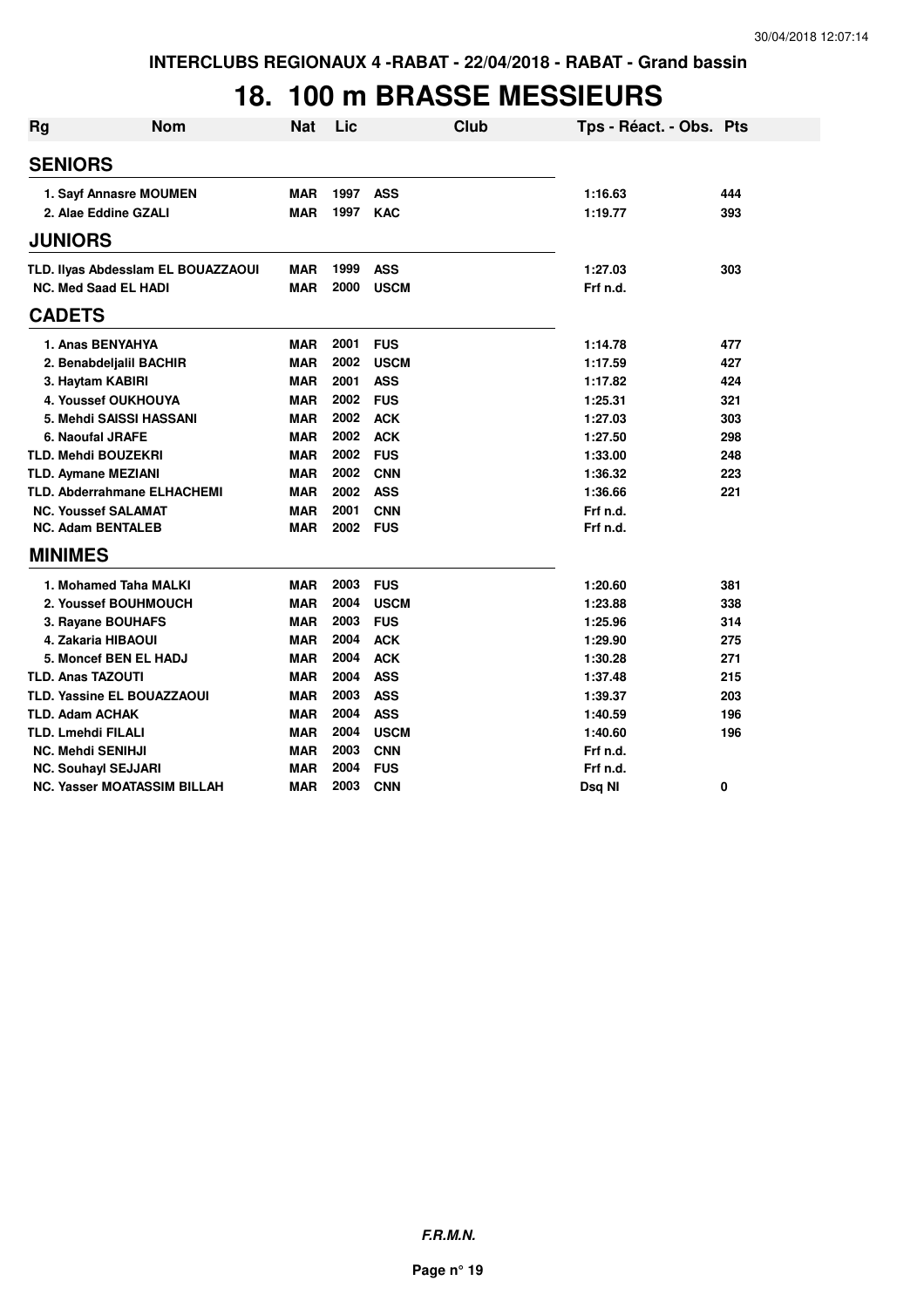### **19. 50 m PAPILLON MESSIEURS**

| Rg                                                     | <b>Nom</b> | Nat                      | Lic          |                          | Club | Tps - Réact. - Obs. Pts |     |
|--------------------------------------------------------|------------|--------------------------|--------------|--------------------------|------|-------------------------|-----|
| <b>SENIORS</b>                                         |            |                          |              |                          |      |                         |     |
| 1. Hamza DAHBI SKALI                                   |            | <b>MAR</b>               | 1998         | <b>CSN</b>               |      | 27.18                   | 562 |
| 2. Sayf Annasre MOUMEN                                 |            | <b>MAR</b>               | 1997         | <b>ASS</b>               |      | 28.72                   | 476 |
| 3. Lahbib BELKAZ                                       |            | <b>MAR</b>               | 1996         | <b>CSN</b>               |      | 29.73                   | 429 |
| <b>NC. Nizar BENSAID</b>                               |            | <b>MAR</b>               | 1994         | <b>CNN</b>               |      | Frf n.d.                |     |
| <b>JUNIORS</b>                                         |            |                          |              |                          |      |                         |     |
| 1. Soufiane CHAARI                                     |            | <b>MAR</b>               | 1999         | <b>CNN</b>               |      | 27.87                   | 521 |
| 2. Mohamed Aymane SEYAR                                |            | MAR                      | 2000         | <b>ASS</b>               |      | 29.47                   | 441 |
| 3. Ilyas Abdesslam EL BOUAZZAOUI                       |            | <b>MAR</b>               | 1999         | <b>ASS</b>               |      | 30.62                   | 393 |
| <b>4. Omar SAHNOUNE</b>                                |            | <b>MAR</b>               | 2000         | <b>ASS</b>               |      | 32.45                   | 330 |
| <b>TLD. Ouadii IGOUZAL</b>                             |            | <b>MAR</b>               | 1999         | <b>CSN</b>               |      | 37.47                   | 214 |
| <b>CADETS</b>                                          |            |                          |              |                          |      |                         |     |
| 1. Ayman EL MECHRAFI                                   |            | <b>MAR</b>               | 2002         | <b>USCM</b>              |      | 28.80                   | 472 |
| 2. Abdenasser LAKRANE                                  |            | MAR                      | 2002         | <b>ACK</b>               |      | 28.88                   | 468 |
| 3. Yassine NIHOU                                       |            | MAR                      | 2001         | <b>CNN</b>               |      | 29.60                   | 435 |
| 4. Omar LEBIED                                         |            | <b>MAR</b>               | 2002         | <b>CSN</b>               |      | 30.56                   | 395 |
| 5. Haytam KABIRI                                       |            | <b>MAR</b>               | 2001         | <b>ASS</b>               |      | 31.50                   | 361 |
| <b>6. Ali MOKHTARI</b>                                 |            | <b>MAR</b>               | 2001         | <b>USCM</b>              |      | 31.91                   | 347 |
| 7. Mohamed Amine ACHIBANE                              |            | MAR                      | 2002         | <b>CNN</b>               |      | 32.46                   | 330 |
| 8. Wail DAIBOUN                                        |            | MAR                      | 2002         | ACK                      |      | 32.66                   | 324 |
| 9. Taha MIFTAH                                         |            | <b>MAR</b>               | 2001         | <b>CNN</b>               |      | 34.00                   | 287 |
| 10. Mehdi SAISSI HASSANI                               |            | <b>MAR</b>               | 2002         | <b>ACK</b>               |      | 34.79                   | 268 |
| <b>11. Yasser HARTOUT</b>                              |            | MAR                      | 2002         | <b>CSN</b>               |      | 35.04                   | 262 |
| 12. Aymane MEZIANI                                     |            | <b>MAR</b>               | 2002         | <b>CNN</b>               |      | 36.03                   | 241 |
| 13. Deyae Eddine QASSIRI                               |            | <b>MAR</b>               | 2001         | <b>CSN</b>               |      | 36.09                   | 240 |
| <b>14. Naoufal JRAFE</b>                               |            | <b>MAR</b>               | 2002         | <b>ACK</b>               |      | 36.12                   | 239 |
| <b>TLD. Mohamed Wassim MESKINI</b>                     |            | <b>MAR</b>               | 2002         | <b>USCM</b>              |      | 39.98                   | 176 |
| <b>MINIMES</b>                                         |            |                          |              |                          |      |                         |     |
| 1. Yasser BENCHEBBA                                    |            | <b>MAR</b>               | 2004         | <b>FUS</b>               |      | 29.47                   | 441 |
| 2. Anir SADIQUI                                        |            | <b>MAR</b>               | 2003         | <b>USCM</b>              |      | 31.56                   | 359 |
| 3. Rayane BOUHAFS                                      |            | MAR                      | 2003         | <b>FUS</b>               |      | 32.09                   | 341 |
| 4. Soufiane TAYEBI                                     |            | MAR                      | 2003         | <b>FUS</b>               |      | 34.94                   | 264 |
| 5. Mohammed EL KHDARI                                  |            | MAR                      | 2004         | <b>CSN</b>               |      | 35.13                   | 260 |
| 6. Anass ILGUIM                                        |            | <b>MAR</b>               | 2003         | <b>CNN</b>               |      | 35.32                   | 256 |
| 7. Anas BOUYAKOUBI                                     |            | <b>MAR</b>               | 2004         | A.S.F.A.R                |      | 35.34                   | 255 |
| 8. El Khalil EL MAZOUNI                                |            | <b>MAR</b>               | 2003         | <b>CSN</b>               |      | 35.84                   | 245 |
| 9. Mehdi SENIHJI                                       |            | <b>MAR</b>               | 2003         | <b>CNN</b>               |      | 36.29                   | 236 |
| 10. Zakaria BERRAHMA                                   |            | <b>MAR</b>               | 2003         | <b>ASS</b>               |      | 36.31                   | 235 |
| 11. Zakaria HIBAOUI                                    |            | <b>MAR</b>               | 2004         | <b>ACK</b>               |      | 36.57                   | 230 |
| 12. Mohammed Amjad BENDGUIG                            |            | MAR                      | 2004         | <b>CSN</b>               |      | 36.97                   | 223 |
| 13. Mohammed Ayman BOULMAKOUL                          |            | MAR                      | 2004         | <b>ASS</b>               |      | 37.31                   | 217 |
| 14. Ahmed Ghassane MAGRI                               |            | MAR                      | 2003         | <b>ASS</b>               |      | 37.52                   | 213 |
| 15. Yasser MOATASSIM BILLAH                            |            | <b>MAR</b>               | 2003         | <b>CNN</b>               |      | 38.34                   | 200 |
| 16. Yassine EL BOUAZZAOUI                              |            | <b>MAR</b>               | 2003         | <b>ASS</b>               |      | 38.62                   | 195 |
| 17. Younes BERRADA                                     |            | <b>MAR</b>               | 2004         | <b>FUS</b>               |      | 39.65                   | 181 |
| <b>TLD. Anas TAZOUTI</b><br><b>NC. Souhayl SEJJARI</b> |            | <b>MAR</b><br><b>MAR</b> | 2004<br>2004 | <b>ASS</b><br><b>FUS</b> |      | 43.62<br>Frf n.d.       | 136 |
| <b>NC. Yassine BELKOURCHIA</b>                         |            | MAR                      | 2003         | <b>ASS</b>               |      | Dsq NI                  | 0   |
|                                                        |            |                          |              |                          |      |                         |     |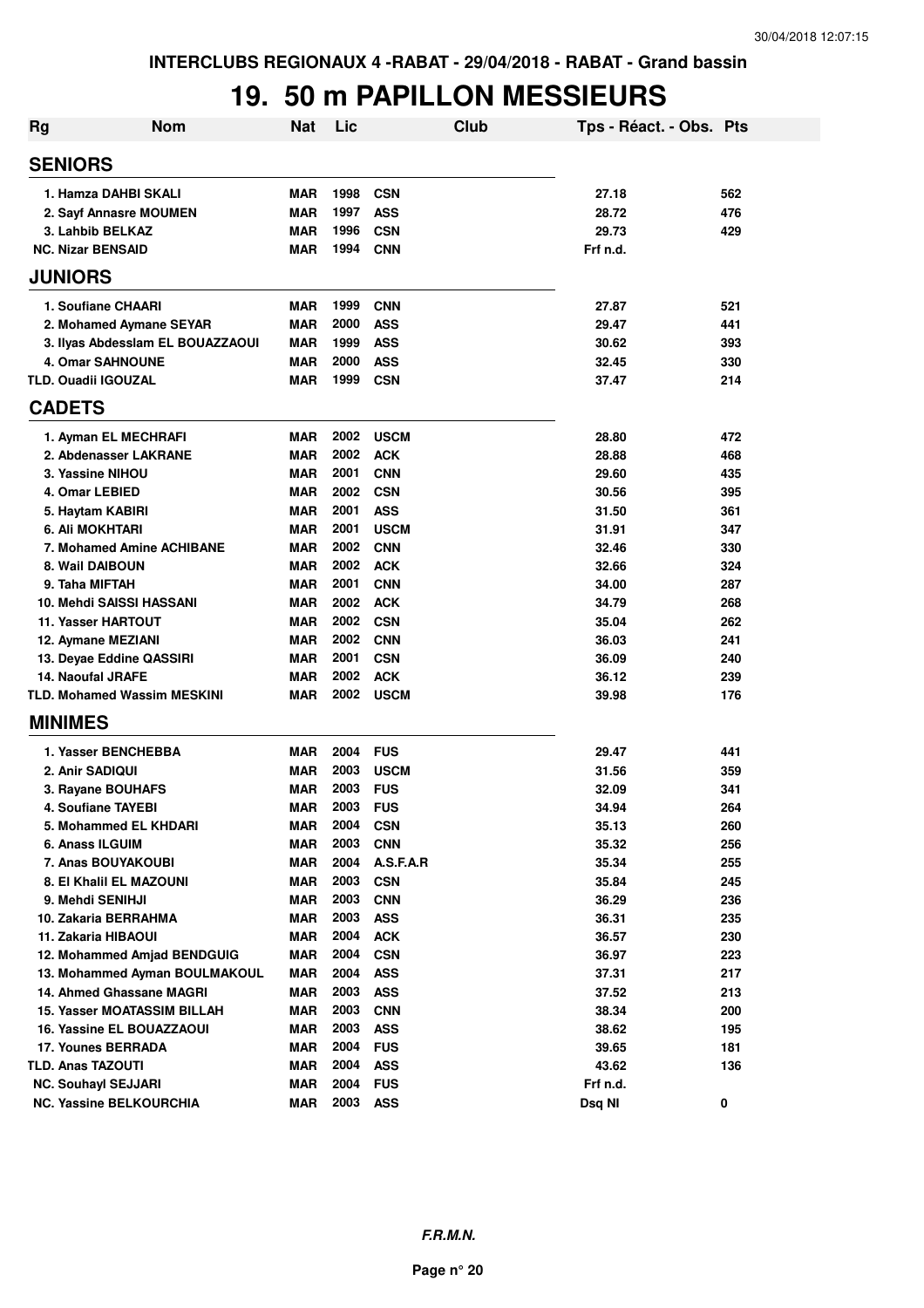## **20. 50 m PAPILLON DAMES**

| Rg             | <b>Nom</b>                 | <b>Nat</b> | Lic  | Club        | Tps - Réact. - Obs. Pts |     |
|----------------|----------------------------|------------|------|-------------|-------------------------|-----|
| <b>JUNIORS</b> |                            |            |      |             |                         |     |
|                | <b>NC. Soukaina CHAARI</b> | <b>MAR</b> | 2000 | <b>CNN</b>  | Frf n.d.                |     |
| <b>CADETS</b>  |                            |            |      |             |                         |     |
|                | <b>1. Kholoud RHNANE</b>   | <b>MAR</b> | 2001 | <b>FUS</b>  | 33.97                   | 372 |
|                | 2. Mariam BENSALAH         | <b>MAR</b> | 2001 | <b>ASS</b>  | 35.69                   | 320 |
| 3. Aya TAHRI   |                            | <b>MAR</b> | 2002 | <b>ACK</b>  | 35.84                   | 316 |
|                | 4. Ghita BAGHDAD           | <b>MAR</b> | 2002 | <b>CSN</b>  | 36.90                   | 290 |
| <b>MINIMES</b> |                            |            |      |             |                         |     |
|                | 1. Taghrid DAHBANI         | <b>MAR</b> | 2003 | <b>FUS</b>  | 29.94                   | 543 |
|                | 2. Malak BOUSSOUF          | <b>MAR</b> | 2004 | <b>ACK</b>  | 32.94                   | 408 |
|                | <b>3. Hiba CHOUAIBI</b>    | <b>MAR</b> | 2004 | <b>USCM</b> | 33.38                   | 392 |
|                | 4. Imane BASKACH           | <b>MAR</b> | 2003 | <b>USCM</b> | 34.15                   | 366 |
|                | 5. Yasmine RIAD            | <b>MAR</b> | 2004 | <b>FUS</b>  | 34.94                   | 341 |
|                | 6. Doaa AMMOUMOU           | <b>MAR</b> | 2003 | <b>ACK</b>  | 35.12                   | 336 |
|                | 7. Hiba BOURZINE           | <b>MAR</b> | 2004 | <b>USCM</b> | 35.31                   | 331 |
|                | 8. Rime Ines EL RHOUBARI   | <b>MAR</b> | 2004 | <b>FUS</b>  | 35.53                   | 325 |
|                | 9. Meryem BENAYACHE        | <b>MAR</b> | 2004 | <b>USCM</b> | 39.93                   | 229 |
|                | <b>10. Lina GABOUNE</b>    | <b>MAR</b> | 2004 | <b>FUS</b>  | 40.25                   | 223 |
|                | <b>11. Chahd BELEKBIRA</b> | <b>MAR</b> | 2004 | A.S.F.A.R   | 40.34                   | 222 |
|                | 12. Rime BERRADA           | <b>MAR</b> | 2003 | <b>FUS</b>  | 41.22                   | 208 |
|                | <b>13. Hind BAGHDAD</b>    | <b>MAR</b> | 2004 | <b>CSN</b>  | 42.57                   | 189 |
|                | <b>14. Hiba GHOUDANE</b>   | <b>MAR</b> | 2004 | <b>CSN</b>  | 42.98                   | 183 |
|                | 15. Imane BOUTARBOUCH      | <b>MAR</b> | 2004 | <b>ASS</b>  | 43.72                   | 174 |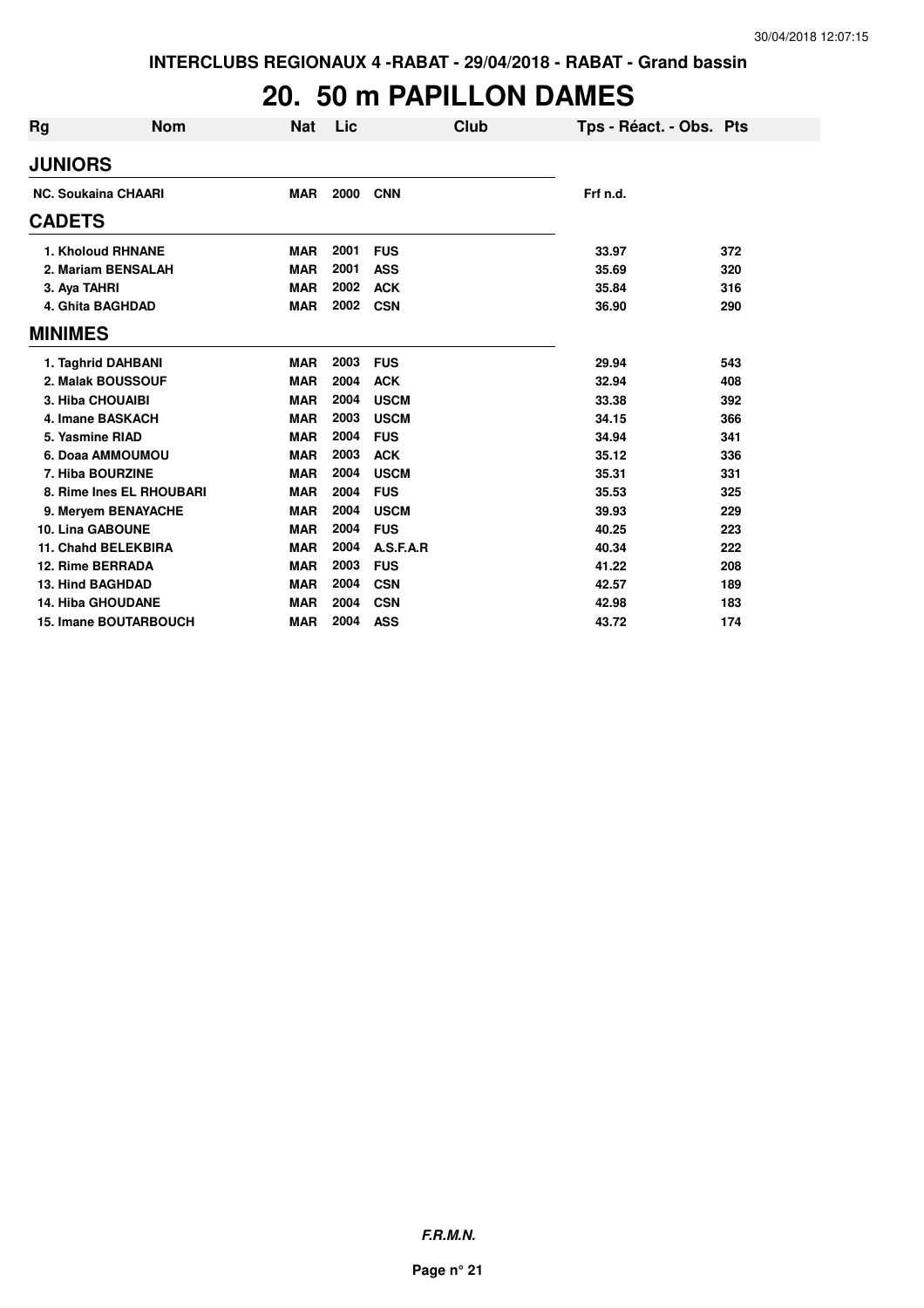**INTERCLUBS REGIONAUX 4 -RABAT - 29/04/2018 - RABAT - Grand bassin**

### **21. 400 m 4 NAGES MESSIEURS**

| Rg                          | <b>Nom</b> | <b>Nat</b> | Lic      | Club | Tps - Réact. - Obs. Pts |     |
|-----------------------------|------------|------------|----------|------|-------------------------|-----|
| <b>MINIMES</b>              |            |            |          |      |                         |     |
| <b>TLD. Soufiane TAYEBI</b> |            | <b>MAR</b> | 2003 FUS |      | 6:22.22                 | 259 |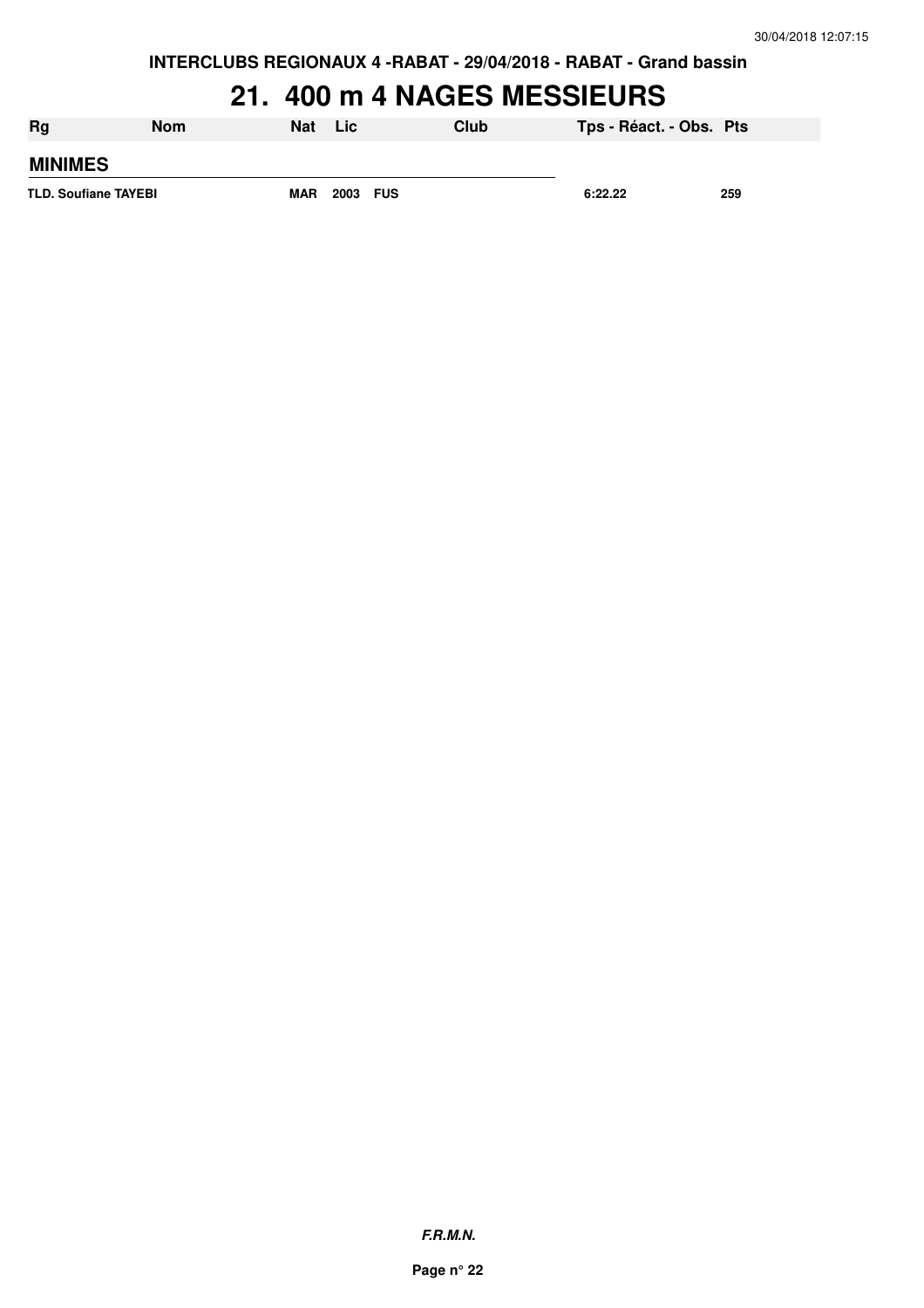### **22. 400 m 4 NAGES DAMES**

| Rg                 | <b>Nom</b> | <b>Nat</b> | Lic      | Club      | Tps - Réact. - Obs. Pts |     |
|--------------------|------------|------------|----------|-----------|-------------------------|-----|
| <b>MINIMES</b>     |            |            |          |           |                         |     |
| 1. Taghrid DAHBANI |            | <b>MAR</b> | 2003 FUS |           | 5:34.91                 | 514 |
| 2. Malak BOUSSOUF  |            | <b>MAR</b> | 2004     | ACK       | 5:48.00                 | 458 |
| 3. Aicha EL BEKALI |            | <b>MAR</b> | 2004     | A.S.F.A.R | 5:53.03                 | 439 |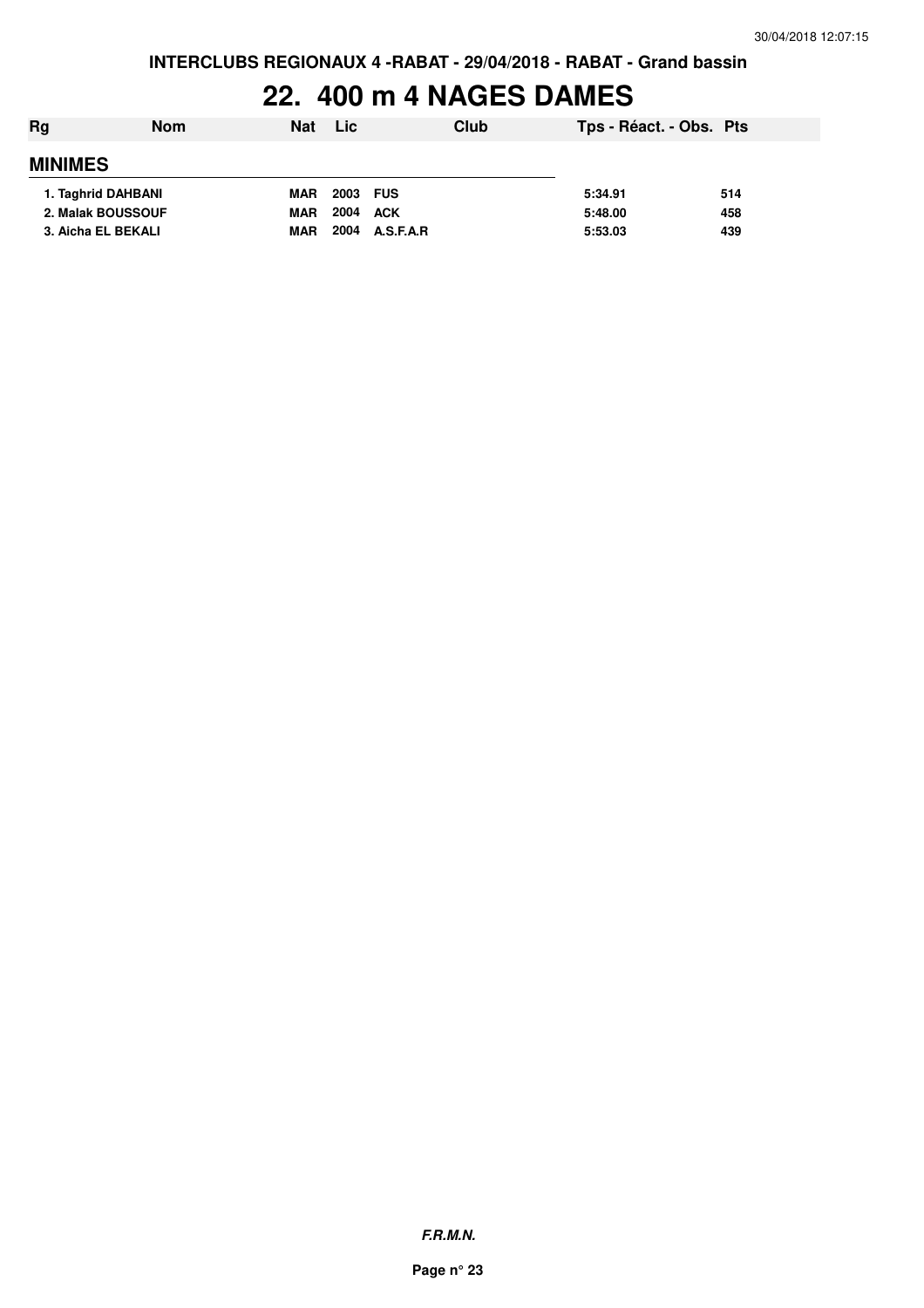#### **23. 50 m BRASSE MESSIEURS**

| Rg | <b>Nom</b>                         | <b>Nat</b> | Lic  | <b>Club</b> | Tps - Réact. - Obs. Pts |     |
|----|------------------------------------|------------|------|-------------|-------------------------|-----|
|    | <b>SENIORS</b>                     |            |      |             |                         |     |
|    | 1. Sayf Annasre MOUMEN             | MAR        | 1997 | <b>ASS</b>  | 34.22                   | 473 |
|    | 2. Alae Eddine GZALI               | MAR        | 1997 | <b>KAC</b>  | 36.88                   | 378 |
|    | 3. Lahbib BELKAZ                   | MAR        | 1996 | <b>CSN</b>  | 36.97                   | 375 |
|    | <b>JUNIORS</b>                     |            |      |             |                         |     |
|    | 1. Ilyas Abdesslam EL BOUAZZAOUI   | MAR        | 1999 | <b>ASS</b>  | 37.49                   | 360 |
|    | <b>CADETS</b>                      |            |      |             |                         |     |
|    | 1. Ahmed BENNANI                   | <b>MAR</b> | 2001 | <b>FUS</b>  | 32.94                   | 531 |
|    | 2. Anas BENYAHYA                   | <b>MAR</b> | 2001 | <b>FUS</b>  | 33.93                   | 485 |
|    | 3. Benabdeljalil BACHIR            | <b>MAR</b> | 2002 | <b>USCM</b> | 34.36                   | 467 |
|    | 4. Yassine CHAGH                   | <b>MAR</b> | 2001 | <b>ACK</b>  | 34.56                   | 459 |
|    | <b>5. Youssef OUKHOUYA</b>         | <b>MAR</b> | 2002 | <b>FUS</b>  | 34.78                   | 451 |
|    | 6. Wail DAIBOUN                    | MAR        | 2002 | <b>ACK</b>  | 35.10                   | 438 |
|    | 7. Haytam KABIRI                   | <b>MAR</b> | 2001 | <b>ASS</b>  | 35.47                   | 425 |
|    | 8. Omar LEBIED                     | MAR        | 2002 | <b>CSN</b>  | 36.97                   | 375 |
|    | 9. Naoufal JRAFE                   | MAR        | 2002 | <b>ACK</b>  | 40.03                   | 295 |
|    | 10. Mehdi SAISSI HASSANI           | <b>MAR</b> | 2002 | <b>ACK</b>  | 40.84                   | 278 |
|    | <b>11. Youssef SALAMAT</b>         | <b>MAR</b> | 2001 | <b>CNN</b>  | 41.66                   | 262 |
|    | TLD. Abderrahmane ELHACHEMI        | MAR        | 2002 | <b>ASS</b>  | 44.50                   | 215 |
|    | <b>TLD. Aymane MEZIANI</b>         | MAR        | 2002 | <b>CNN</b>  | 45.17                   | 205 |
|    | TLD. Deyae Eddine QASSIRI          | MAR        | 2001 | <b>CSN</b>  | 45.53                   | 201 |
|    | <b>MINIMES</b>                     |            |      |             |                         |     |
|    | 1. Mohamed Taha MALKI              | MAR        | 2003 | <b>FUS</b>  | 34.38                   | 467 |
|    | 2. Anir SADIQUI                    | MAR        | 2003 | <b>USCM</b> | 37.05                   | 373 |
|    | 3. Rayane BOUHAFS                  | MAR        | 2003 | <b>FUS</b>  | 37.81                   | 351 |
|    | 4. Youssef BOUHMOUCH               | <b>MAR</b> | 2004 | <b>USCM</b> | 39.08                   | 317 |
|    | 5. Yahya ELBRIDI                   | <b>MAR</b> | 2003 | <b>USCM</b> | 40.44                   | 286 |
|    | 6. Mohammed EL KHDARI              | MAR        | 2004 | <b>CSN</b>  | 40.72                   | 281 |
|    | 7. Zakaria HIBAOUI                 | <b>MAR</b> | 2004 | <b>ACK</b>  | 41.50                   | 265 |
|    | 8. Anas BOUYAKOUBI                 | <b>MAR</b> | 2004 | A.S.F.A.R   | 41.63                   | 263 |
|    | 9. Moncef BEN EL HADJ              | MAR        | 2004 | <b>ACK</b>  | 41.74                   | 260 |
|    | 10. Yassine BELKOURCHIA            | MAR        | 2003 | ASS         | 42.61                   | 245 |
|    | <b>11. Yasser MOATASSIM BILLAH</b> | MAR        | 2003 | <b>CNN</b>  | 43.00                   | 238 |
|    | 12. Mehdi SENIHJI                  | MAR        | 2003 | <b>CNN</b>  | 43.15                   | 236 |
|    | 13. Yahya OUAFIA                   | <b>MAR</b> | 2004 | <b>ACK</b>  | 43.44                   | 231 |
|    | 14. El Khalil EL MAZOUNI           | <b>MAR</b> | 2003 | <b>CSN</b>  | 43.66                   | 228 |
|    | 15. Badr ABROUK                    | <b>MAR</b> | 2004 | A.S.F.A.R   | 44.70                   | 212 |
|    | 16. Adam ACHAK                     | <b>MAR</b> | 2004 | <b>ASS</b>  | 44.71                   | 212 |
|    | 17. Anas TAZOUTI                   | <b>MAR</b> | 2004 | <b>ASS</b>  | 44.82                   | 210 |
|    | TLD. Yassine EL BOUAZZAOUI         | <b>MAR</b> | 2003 | <b>ASS</b>  | 45.66                   | 199 |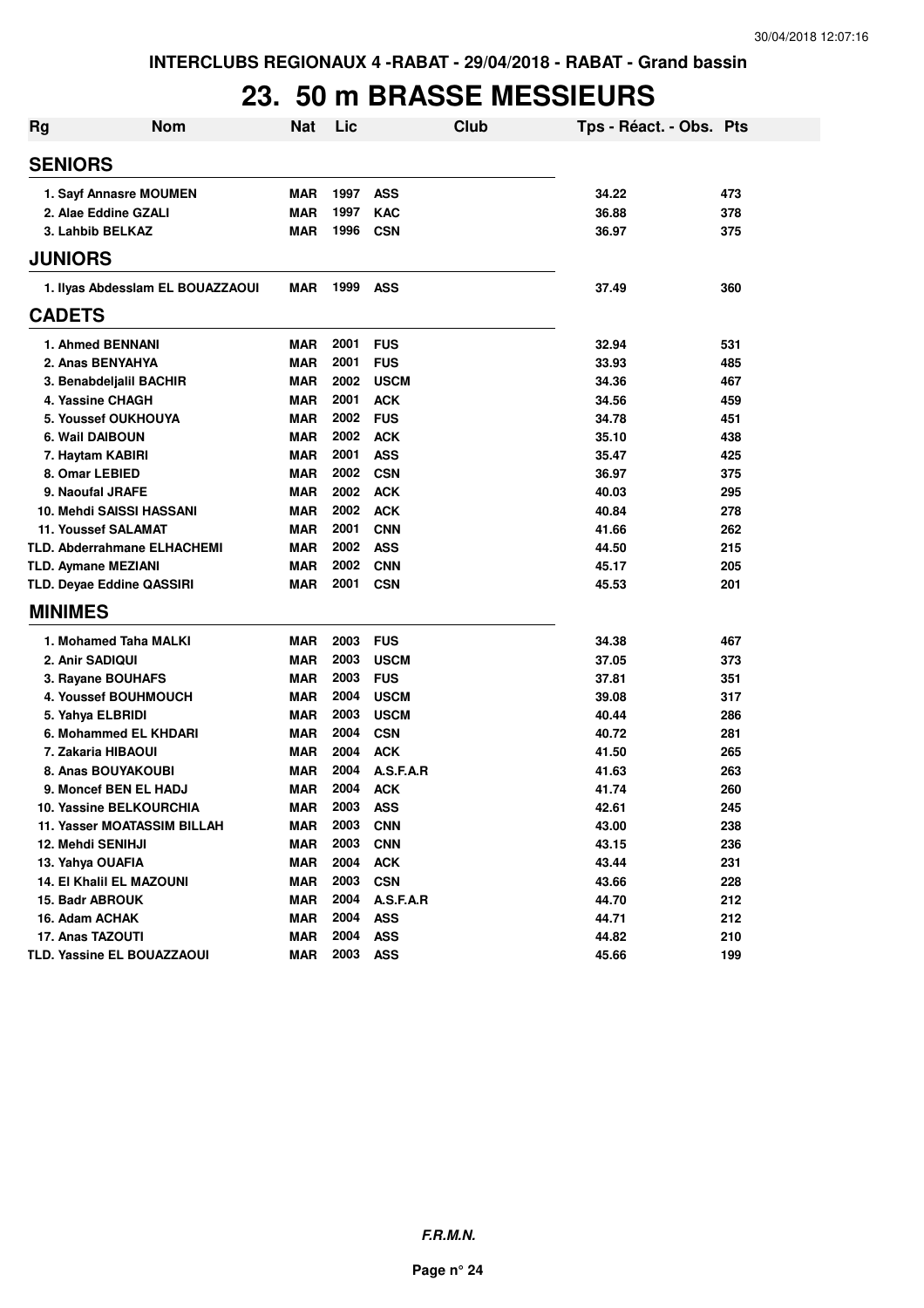## **24. 50 m BRASSE DAMES**

| Rg                      | <b>Nom</b>                   | <b>Nat</b> | Lic  | Club        | Tps - Réact. - Obs. Pts |     |
|-------------------------|------------------------------|------------|------|-------------|-------------------------|-----|
| <b>JUNIORS</b>          |                              |            |      |             |                         |     |
| 1. Aida DIOURI          |                              | <b>MAR</b> | 1999 | <b>CSN</b>  | 42.66                   | 342 |
| <b>CADETS</b>           |                              |            |      |             |                         |     |
|                         | 1. Ghita BAGHDAD             | <b>MAR</b> | 2002 | <b>CSN</b>  | 43.53                   | 322 |
| 2. Aya TAHRI            |                              | <b>MAR</b> | 2002 | <b>ACK</b>  | 44.09                   | 310 |
|                         | 3. Iqbal SAKHRAOUI           | <b>MAR</b> | 2001 | <b>CSN</b>  | 45.37                   | 284 |
| <b>MINIMES</b>          |                              |            |      |             |                         |     |
|                         | 1. Aicha EL BEKALI           | <b>MAR</b> | 2004 | A.S.F.A.R   | 40.41                   | 402 |
|                         | 2. Chahd BELEKBIRA           | <b>MAR</b> | 2004 | A.S.F.A.R   | 42.22                   | 353 |
| 3. Rima BADOUI          |                              | <b>MAR</b> | 2004 | <b>ASS</b>  | 42.66                   | 342 |
| <b>4. Hiba CHOUAIBI</b> |                              | <b>MAR</b> | 2004 | <b>USCM</b> | 42.72                   | 340 |
|                         | 5. Ines AL FIGUIGUI          | <b>MAR</b> | 2004 | <b>USCM</b> | 42.90                   | 336 |
| <b>6. Hind BAGHDAD</b>  |                              | <b>MAR</b> | 2004 | <b>CSN</b>  | 45.34                   | 285 |
| 7. Rim ARHARBI          |                              | <b>MAR</b> | 2004 | <b>KAC</b>  | 45.47                   | 282 |
|                         | 8. Hiba GHOUDANE             | <b>MAR</b> | 2004 | <b>CSN</b>  | 45.90                   | 274 |
|                         | <b>NC. Camelia GARNOUSSI</b> | MAR        | 2004 | <b>FUS</b>  | Dsq FD                  | 0   |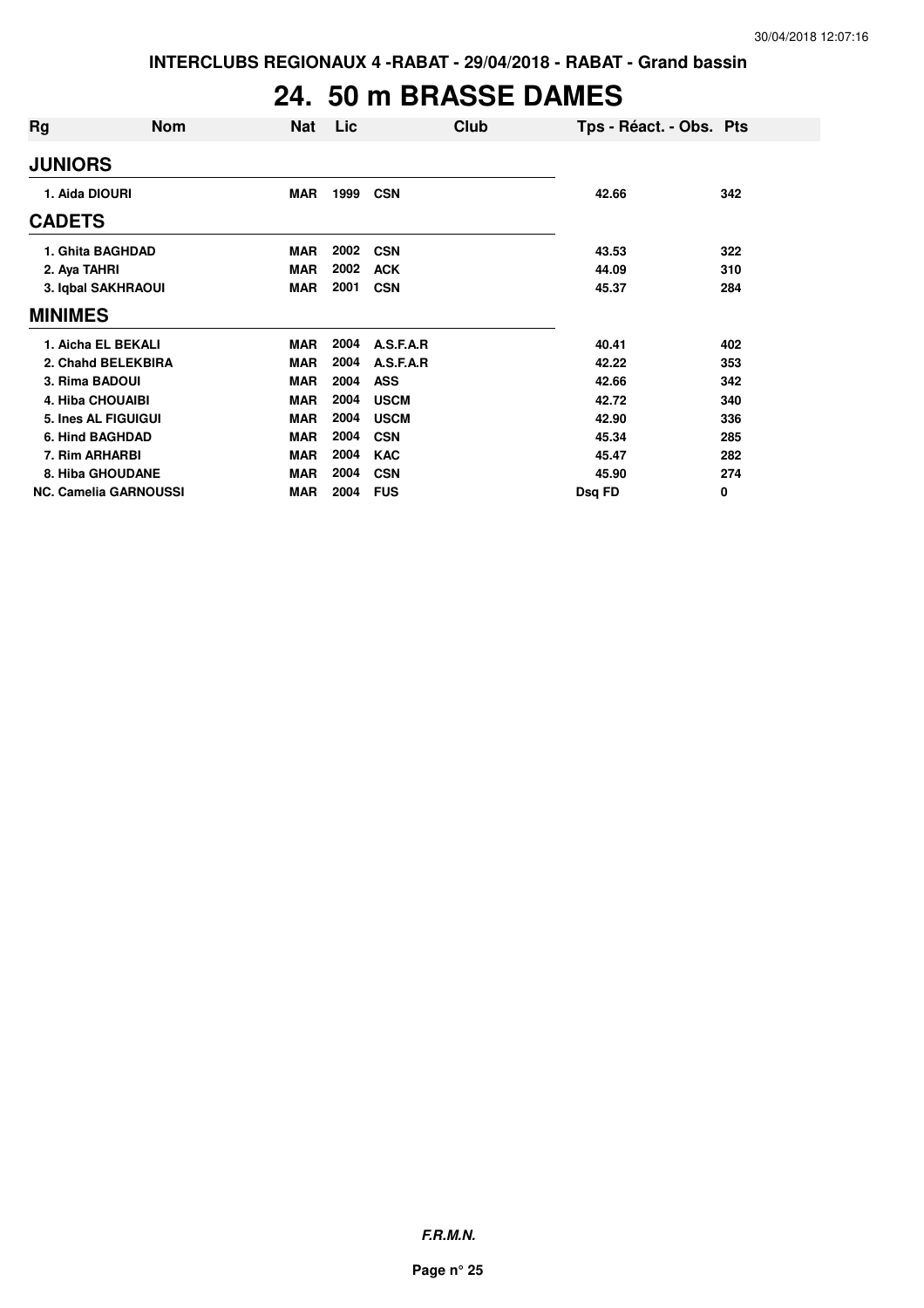#### **25. 200 m NAGE LIBRE MESSIEURS**

| Rg                     | <b>Nom</b>                 | <b>Nat</b> | Lic  | Club        | Tps - Réact. - Obs. Pts |     |
|------------------------|----------------------------|------------|------|-------------|-------------------------|-----|
| <b>JUNIORS</b>         |                            |            |      |             |                         |     |
|                        | <b>1. Omar SAHNOUNE</b>    | <b>MAR</b> | 2000 | <b>ASS</b>  | 2:26.43                 | 338 |
| <b>CADETS</b>          |                            |            |      |             |                         |     |
|                        | 1. Youssef OUKHOUYA        | <b>MAR</b> | 2002 | <b>FUS</b>  | 2:10.25                 | 480 |
|                        | 2. Adam BELAFIA            | <b>MAR</b> | 2002 | <b>USCM</b> | 2:14.34                 | 437 |
|                        | <b>3. Ali MOKHTARI</b>     | <b>MAR</b> | 2001 | <b>USCM</b> | 2:17.12                 | 411 |
|                        | <b>4. Ahmed BENNANI</b>    | <b>MAR</b> | 2001 | <b>FUS</b>  | 2:17.22                 | 410 |
|                        | 5. Yassine NIHOU           | <b>MAR</b> | 2001 | <b>CNN</b>  | 2:20.75                 | 380 |
|                        | 6. Mohamed Amine ACHIBANE  | <b>MAR</b> | 2002 | <b>CNN</b>  | 2:23.75                 | 357 |
|                        | 7. Mehdi BENSALAH          | <b>MAR</b> | 2002 | <b>CNN</b>  | 2:24.56                 | 351 |
|                        | 8. Abdenasser LAKRANE      | <b>MAR</b> | 2002 | <b>ACK</b>  | 2:25.16                 | 346 |
| 9. Taha MIFTAH         |                            | <b>MAR</b> | 2001 | <b>CNN</b>  | 2:28.31                 | 325 |
|                        | 10. Benabdeljalil BACHIR   | <b>MAR</b> | 2002 | <b>USCM</b> | 2:31.09                 | 307 |
|                        | 11. Mohamed Wassim MESKINI | <b>MAR</b> | 2002 | <b>USCM</b> | 2:35.84                 | 280 |
| <b>MINIMES</b>         |                            |            |      |             |                         |     |
|                        | 1. Yasser BENCHEBBA        | <b>MAR</b> | 2004 | <b>FUS</b>  | 2:10.07                 | 482 |
|                        | 2. Mohamed Taha MALKI      | <b>MAR</b> | 2003 | <b>FUS</b>  | 2:21.38                 | 375 |
|                        | 3. Yahya ELBRIDI           | <b>MAR</b> | 2003 | <b>USCM</b> | 2:30.69                 | 310 |
|                        | 4. Anass ILGUIM            | <b>MAR</b> | 2003 | <b>CNN</b>  | 2:36.36                 | 277 |
|                        | 5. Younes BERRADA          | <b>MAR</b> | 2004 | <b>FUS</b>  | 2:44.62                 | 237 |
| <b>TLD. Adam ACHAK</b> |                            | <b>MAR</b> | 2004 | <b>ASS</b>  | 2:57.06                 | 191 |
|                        | <b>NC. Souhayl SEJJARI</b> | <b>MAR</b> | 2004 | <b>FUS</b>  | Frf n.d.                |     |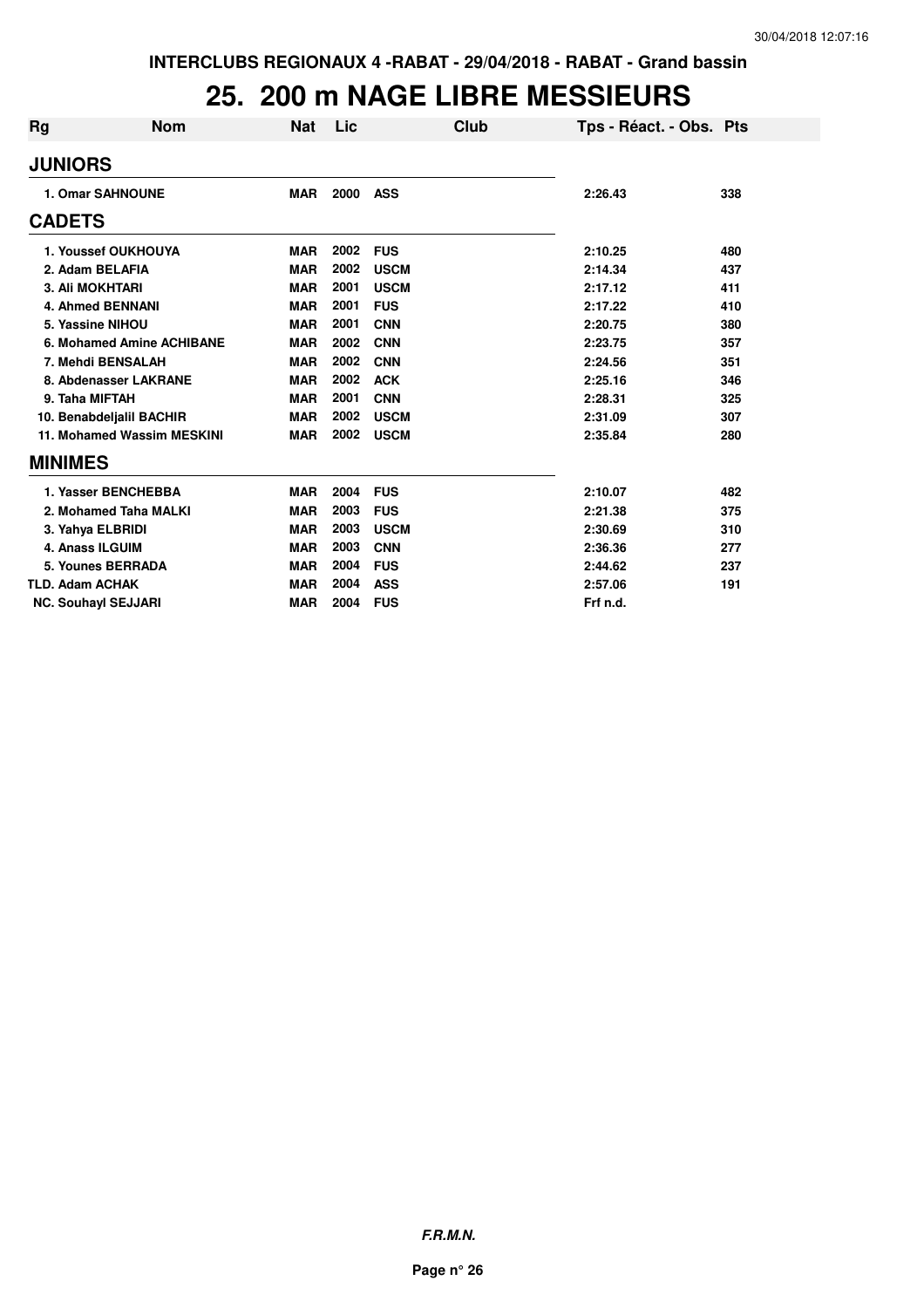#### **26. 200 m NAGE LIBRE DAMES**

| Rg             | <b>Nom</b>                   | Nat        | Lic  | Club        | Tps - Réact. - Obs. Pts |     |
|----------------|------------------------------|------------|------|-------------|-------------------------|-----|
| <b>CADETS</b>  |                              |            |      |             |                         |     |
|                | 1. Kholoud RHNANE            | <b>MAR</b> | 2001 | <b>FUS</b>  | 2:27.37                 | 450 |
|                | 2. Mariam BENSALAH           | <b>MAR</b> | 2001 | <b>ASS</b>  | 2:32.21                 | 408 |
|                | 3. Hiba ELHARRAK             | <b>MAR</b> | 2002 | <b>ASS</b>  | 2:37.92                 | 366 |
| <b>MINIMES</b> |                              |            |      |             |                         |     |
|                | 1. Hiba BOURZINE             | <b>MAR</b> | 2004 | <b>USCM</b> | 2:20.01                 | 525 |
|                | 2. Imane BASKACH             | <b>MAR</b> | 2003 | <b>USCM</b> | 2:23.13                 | 491 |
|                | 3. Rime Ines EL RHOUBARI     | <b>MAR</b> | 2004 | <b>FUS</b>  | 2:30.55                 | 422 |
|                | 4. Meryem BENAYACHE          | <b>MAR</b> | 2004 | <b>USCM</b> | 2:32.41                 | 407 |
|                | 5. Lina GABOUNE              | <b>MAR</b> | 2004 | <b>FUS</b>  | 2:35.75                 | 381 |
|                | <b>6. Ines AL FIGUIGUI</b>   | <b>MAR</b> | 2004 | <b>USCM</b> | 2:36.22                 | 378 |
|                | 7. Yasmine RIAD              | <b>MAR</b> | 2004 | <b>FUS</b>  | 2:36.59                 | 375 |
|                | 8. Camelia GARNOUSSI         | <b>MAR</b> | 2004 | <b>FUS</b>  | 2:37.25                 | 370 |
|                | 9. Oumaima RACHIDI           | <b>MAR</b> | 2004 | <b>USCM</b> | 2:38.72                 | 360 |
|                | 10. Rime BERRADA             | <b>MAR</b> | 2003 | <b>FUS</b>  | 2:39.81                 | 353 |
|                | <b>11. Imane BOUTARBOUCH</b> | <b>MAR</b> | 2004 | <b>ASS</b>  | 2:43.67                 | 328 |
|                | 12. Rima BADOUI              | <b>MAR</b> | 2004 | <b>ASS</b>  | 2:47.74                 | 305 |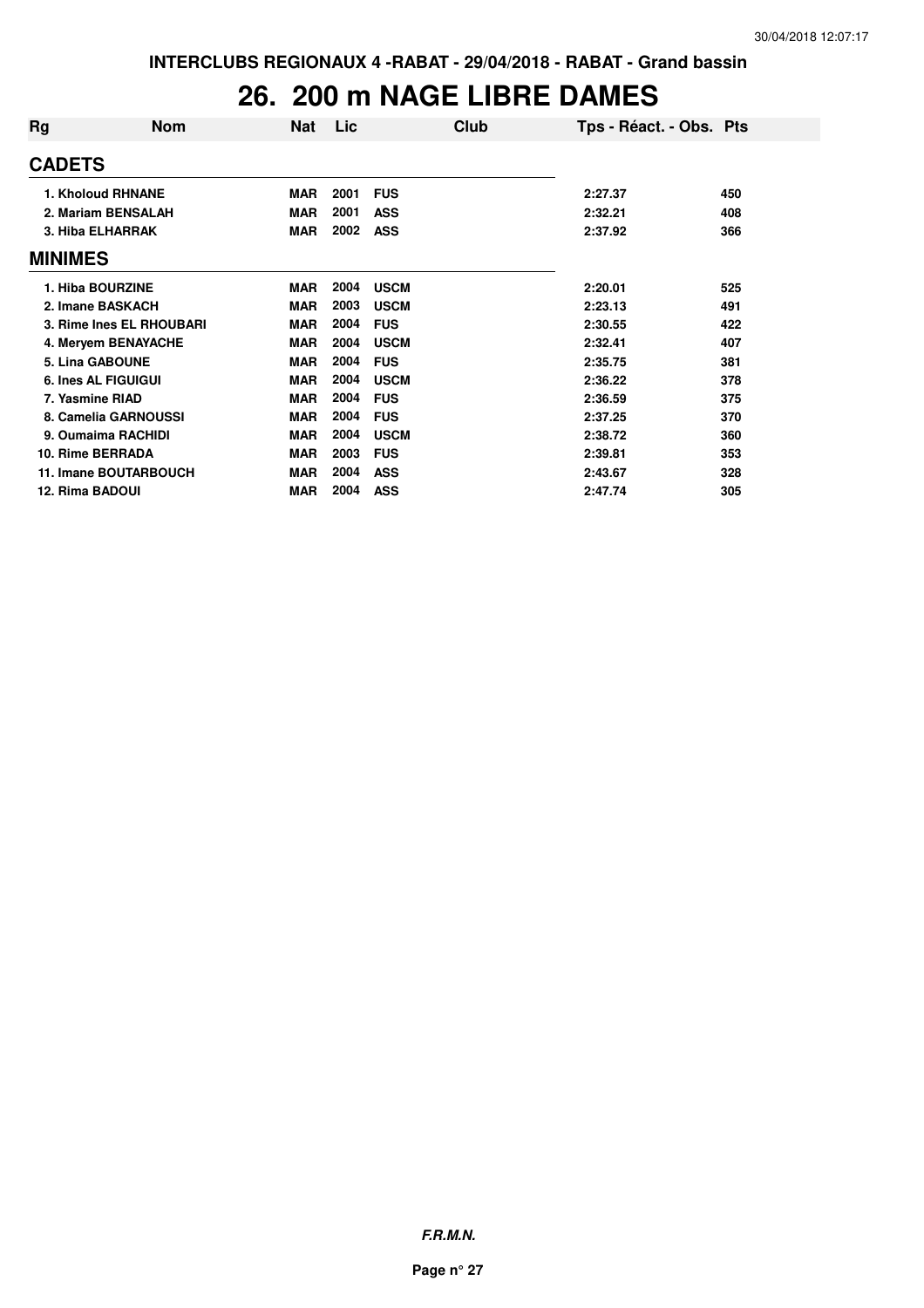#### **27. 100 m NAGE LIBRE MESSIEURS**

| <b>Rg</b> | <b>Nom</b>                          | <b>Nat</b> | Lic      |             | Club | Tps - Réact. - Obs. Pts |     |
|-----------|-------------------------------------|------------|----------|-------------|------|-------------------------|-----|
|           | <b>SENIORS</b>                      |            |          |             |      |                         |     |
|           | 1. Hamza DAHBI SKALI                | <b>MAR</b> | 1998     | <b>CSN</b>  |      | 56.84                   | 562 |
|           | 2. Alae Eddine GZALI                | <b>MAR</b> | 1997     | <b>KAC</b>  |      | 1:01.74                 | 438 |
|           | <b>NC. Nizar BENSAID</b>            | <b>MAR</b> | 1994     | <b>CNN</b>  |      | Frf n.d.                |     |
|           |                                     |            |          |             |      |                         |     |
|           | <b>JUNIORS</b>                      |            |          |             |      |                         |     |
|           | <b>1. Omar SAHNOUNE</b>             | <b>MAR</b> | 2000     | <b>ASS</b>  |      | 1:03.03                 | 412 |
|           | <b>NC. Soufiane CHAARI</b>          | <b>MAR</b> | 1999     | <b>CNN</b>  |      | Frf n.d.                |     |
|           | <b>CADETS</b>                       |            |          |             |      |                         |     |
|           | 1. Mohamed Amine ACHIBANE           | <b>MAR</b> | 2002     | <b>CNN</b>  |      | 1:01.06                 | 453 |
|           | 2. Benabdeljalil BACHIR             | <b>MAR</b> | 2002     | <b>USCM</b> |      | 1:01.47                 | 444 |
|           | 3. Abdenasser LAKRANE               | <b>MAR</b> | 2002     | <b>ACK</b>  |      | 1:02.66                 | 419 |
|           | 4. Yassine NIHOU                    | <b>MAR</b> | 2001     | <b>CNN</b>  |      | 1:03.28                 | 407 |
|           | 5. Haytam KABIRI                    | <b>MAR</b> | 2001     | <b>ASS</b>  |      | 1:03.30                 | 407 |
|           | 6. Taha MIFTAH                      | <b>MAR</b> | 2001     | <b>CNN</b>  |      | 1:06.41                 | 352 |
|           | 7. Naoufal JRAFE                    | <b>MAR</b> | 2002     | <b>ACK</b>  |      | 1:08.44                 | 322 |
|           | 8. Mehdi BENSALAH                   | <b>MAR</b> | 2002     | <b>CNN</b>  |      | 1:08.50                 | 321 |
|           | 9. Mohamed Wassim MESKINI           | <b>MAR</b> | 2002     | <b>USCM</b> |      | 1:08.75                 | 317 |
|           | 10. Mehdi SAISSI HASSANI            | <b>MAR</b> | 2002     | <b>ACK</b>  |      | 1:10.56                 | 293 |
|           | 11. Deyae Eddine QASSIRI            | <b>MAR</b> | 2001     | <b>CSN</b>  |      | 1:11.98                 | 276 |
|           | <b>TLD. Yasser HARTOUT</b>          | <b>MAR</b> | 2002     | <b>CSN</b>  |      | 1:12.22                 | 274 |
|           | <b>TLD. Aymane MEZIANI</b>          | <b>MAR</b> | 2002     | <b>CNN</b>  |      | 1:15.35                 | 241 |
|           | <b>NC. Youssef SALAMAT</b>          | <b>MAR</b> | 2001     | <b>CNN</b>  |      | Frf n.d.                |     |
|           | <b>NC. Mehdi BOUZEKRI</b>           | <b>MAR</b> | 2002     | <b>FUS</b>  |      | Frf n.d.                |     |
|           | <b>NC. Wail BEZOTE</b>              | <b>MAR</b> | 2002 KAC |             |      | Frf n.d.                |     |
|           | <b>MINIMES</b>                      |            |          |             |      |                         |     |
|           | 1. Yasser BENCHEBBA                 | <b>MAR</b> | 2004     | <b>FUS</b>  |      | 58.56                   | 514 |
|           | 2. Mohamed Taha MALKI               | <b>MAR</b> | 2003     | <b>FUS</b>  |      | 58.75                   | 509 |
|           | 3. Anir SADIQUI                     | <b>MAR</b> | 2003     | <b>USCM</b> |      | 59.03                   | 501 |
|           | 4. Rayane BOUHAFS                   | <b>MAR</b> | 2003     | <b>FUS</b>  |      | 1:01.40                 | 446 |
|           | 5. Yahya ELBRIDI                    | <b>MAR</b> | 2003     | <b>USCM</b> |      | 1:03.27                 | 407 |
|           | 6. Mohammed EL KHDARI               | <b>MAR</b> | 2004     | <b>CSN</b>  |      | 1:07.72                 | 332 |
|           | 7. Anass ILGUIM                     | <b>MAR</b> | 2003     | <b>CNN</b>  |      | 1:08.75                 | 317 |
|           | 8. Anas BOUYAKOUBI                  | MAR        | 2004     | A.S.F.A.R   |      | 1:09.31                 | 310 |
|           | 9. El Khalil EL MAZOUNI             | <b>MAR</b> | 2003     | <b>CSN</b>  |      | 1:10.20                 | 298 |
|           | 10. Ahmed Ghassane MAGRI            | <b>MAR</b> | 2003     | <b>ASS</b>  |      | 1:11.41                 | 283 |
|           | 11. Yassine EL BOUAZZAOUI           | <b>MAR</b> | 2003     | <b>ASS</b>  |      | 1:12.28                 | 273 |
|           | 12. Lmehdi FILALI                   | <b>MAR</b> | 2004     | <b>USCM</b> |      | 1:13.81                 | 256 |
|           | 13. Mohammed Ayman BOULMAKOUL       | <b>MAR</b> | 2004     | <b>ASS</b>  |      | 1:14.05                 | 254 |
|           | 14. Mehdi SENIHJI                   | <b>MAR</b> | 2003     | <b>CNN</b>  |      | 1:14.82                 | 246 |
|           | 15. Zakaria BERRAHMA                | <b>MAR</b> | 2003     | <b>ASS</b>  |      | 1:15.53                 | 239 |
|           | TLD. Yasser MOATASSIM BILLAH        | <b>MAR</b> | 2003     | <b>CNN</b>  |      | 1:16.19                 | 233 |
|           | TLD. Adam ACHAK                     | <b>MAR</b> | 2004     | <b>ASS</b>  |      | 1:19.32                 | 206 |
|           | <b>TLD. Mohammed Amjad BENDGUIG</b> | <b>MAR</b> | 2004     | <b>CSN</b>  |      | 1:20.94                 | 194 |
|           | <b>NC. Souhayl SEJJARI</b>          | <b>MAR</b> | 2004     | <b>FUS</b>  |      | Frf n.d.                |     |
|           | NC. Yahya OUAFIA                    | <b>MAR</b> | 2004     | <b>ACK</b>  |      | <b>Abandon</b>          | 0   |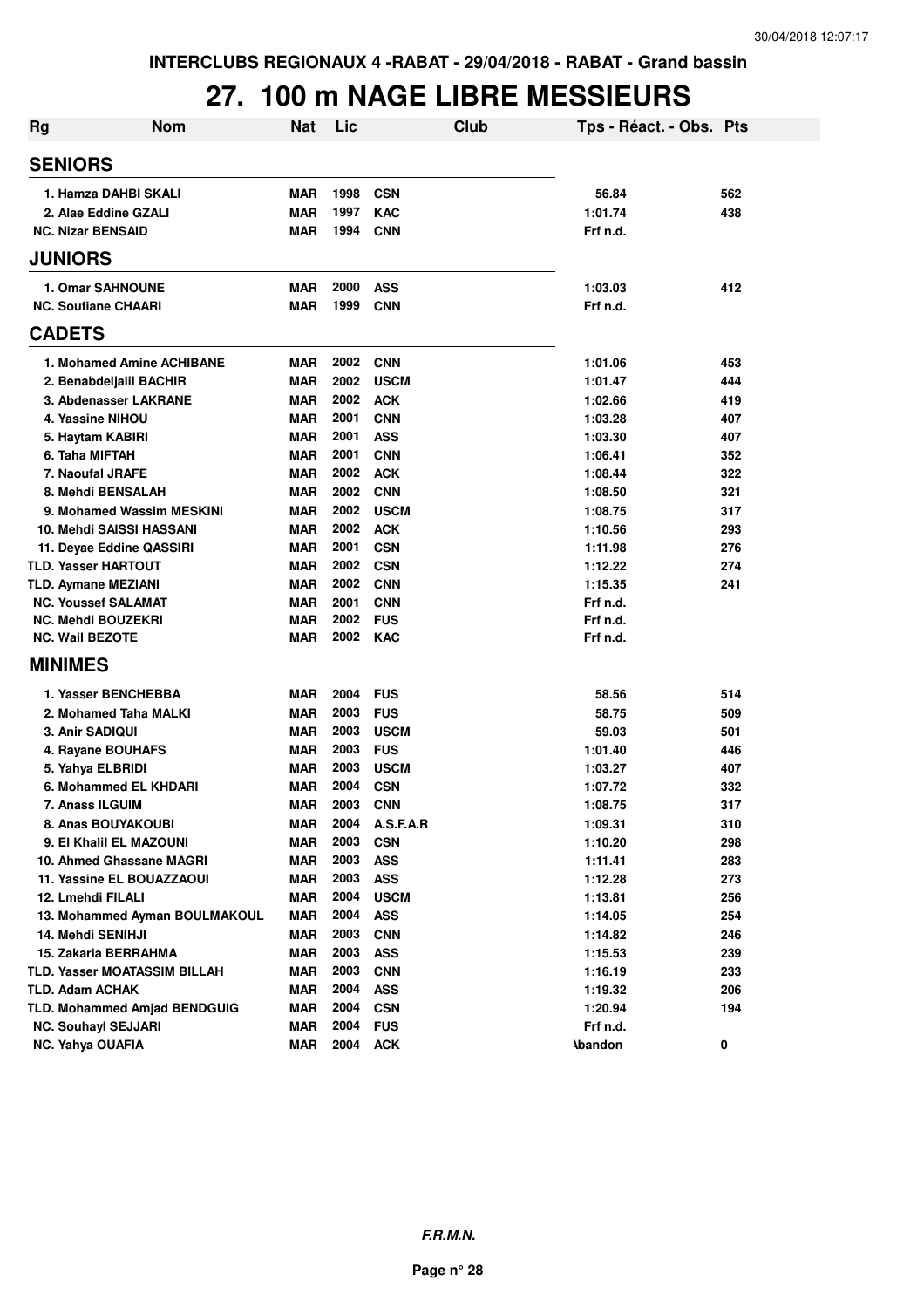# **28. 100 m NAGE LIBRE DAMES**

| <b>Rg</b> | <b>Nom</b>                   | Nat        | Lic  | Club        | Tps - Réact. - Obs. Pts |     |
|-----------|------------------------------|------------|------|-------------|-------------------------|-----|
|           | <b>JUNIORS</b>               |            |      |             |                         |     |
|           | <b>NC. Soukaina CHAARI</b>   | <b>MAR</b> | 2000 | <b>CNN</b>  | Frf n.d.                |     |
|           | <b>CADETS</b>                |            |      |             |                         |     |
|           | 1. Kholoud RHNANE            | <b>MAR</b> | 2001 | <b>FUS</b>  | 1:08.53                 | 438 |
|           | 2. Ghita BAGHDAD             | <b>MAR</b> | 2002 | <b>CSN</b>  | 1:08.56                 | 438 |
|           | 3. Hiba ELHARRAK             | <b>MAR</b> | 2002 | <b>ASS</b>  | 1:10.38                 | 405 |
|           | 4. Iqbal SAKHRAOUI           | <b>MAR</b> | 2001 | <b>CSN</b>  | 1:14.83                 | 336 |
|           | <b>MINIMES</b>               |            |      |             |                         |     |
|           | 1. Hiba BOURZINE             | <b>MAR</b> | 2004 | <b>USCM</b> | 1:05.53                 | 501 |
|           | 2. Taghrid DAHBANI           | <b>MAR</b> | 2003 | <b>FUS</b>  | 1:05.59                 | 500 |
|           | 3. Malak BOUSSOUF            | <b>MAR</b> | 2004 | <b>ACK</b>  | 1:06.03                 | 490 |
|           | 4. Aicha EL BEKALI           | <b>MAR</b> | 2004 | A.S.F.A.R   | 1:06.75                 | 474 |
|           | 5. Imane BASKACH             | <b>MAR</b> | 2003 | <b>USCM</b> | 1:06.94                 | 470 |
|           | 6. Oumaima RACHIDI           | <b>MAR</b> | 2004 | <b>USCM</b> | 1:10.12                 | 409 |
|           | 7. Meryem BENAYACHE          | <b>MAR</b> | 2004 | <b>USCM</b> | 1:10.21                 | 407 |
|           | 8. Camelia GARNOUSSI         | <b>MAR</b> | 2004 | <b>FUS</b>  | 1:10.31                 | 406 |
|           | 9. Yasmine RIAD              | <b>MAR</b> | 2004 | <b>FUS</b>  | 1:11.34                 | 388 |
|           | <b>10. Lina GABOUNE</b>      | <b>MAR</b> | 2004 | <b>FUS</b>  | 1:11.81                 | 381 |
|           | 11. Doaa AMMOUMOU            | <b>MAR</b> | 2003 | <b>ACK</b>  | 1:12.15                 | 375 |
|           | <b>12. Rime BERRADA</b>      | <b>MAR</b> | 2003 | <b>FUS</b>  | 1:13.15                 | 360 |
|           | <b>13. Imane BOUTARBOUCH</b> | <b>MAR</b> | 2004 | <b>ASS</b>  | 1:13.34                 | 357 |
|           | <b>14. Rima BADOUI</b>       | <b>MAR</b> | 2004 | <b>ASS</b>  | 1:14.06                 | 347 |
|           | <b>15. Rim ARHARBI</b>       | <b>MAR</b> | 2004 | <b>KAC</b>  | 1:14.41                 | 342 |
|           | <b>16. Hind BAGHDAD</b>      | <b>MAR</b> | 2004 | <b>CSN</b>  | 1:15.15                 | 332 |
|           | <b>TLD. Hiba GHOUDANE</b>    | <b>MAR</b> | 2004 | <b>CSN</b>  | 1:25.40                 | 226 |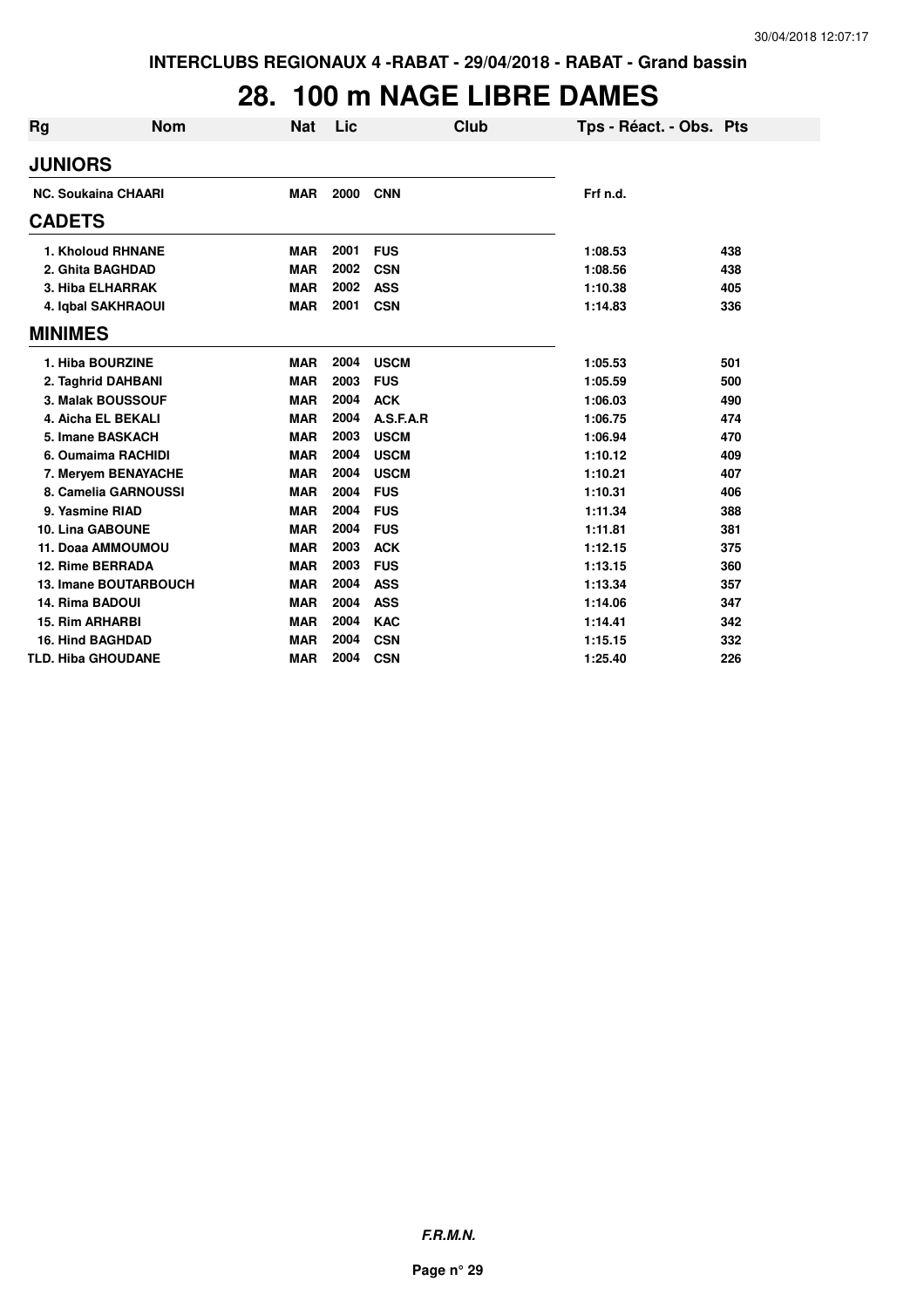### **29. 200 m BRASSE MESSIEURS**

| Rg             | <b>Nom</b>                        | <b>Nat</b> | Lic  | Club        | Tps - Réact. - Obs. Pts |     |
|----------------|-----------------------------------|------------|------|-------------|-------------------------|-----|
| <b>SENIORS</b> |                                   |            |      |             |                         |     |
|                | <b>TLD. Alae Eddine GZALI</b>     | <b>MAR</b> | 1997 | <b>KAC</b>  | 3:09.56                 | 300 |
| <b>JUNIORS</b> |                                   |            |      |             |                         |     |
|                | 1. Mohamed Aymane SEYAR           | MAR        | 2000 | <b>ASS</b>  | 3:00.34                 | 349 |
| <b>CADETS</b>  |                                   |            |      |             |                         |     |
|                | 1. Anas BENYAHYA                  | <b>MAR</b> | 2001 | <b>FUS</b>  | 2:45.06                 | 455 |
|                | 2. Yassine CHAGH                  | <b>MAR</b> | 2001 | <b>ACK</b>  | 2:46.28                 | 445 |
|                | <b>3. Ahmed BENNANI</b>           | <b>MAR</b> | 2001 | <b>FUS</b>  | 2:52.74                 | 397 |
|                | 4. Benabdeljalil BACHIR           | <b>MAR</b> | 2002 | <b>USCM</b> | 3:00.03                 | 351 |
| <b>MINIMES</b> |                                   |            |      |             |                         |     |
|                | 1. Youssef BOUHMOUCH              | <b>MAR</b> | 2004 | <b>USCM</b> | 3:00.88                 | 346 |
|                | 2. Rayane BOUHAFS                 | <b>MAR</b> | 2003 | <b>FUS</b>  | 3:09.97                 | 298 |
|                | 3. Moncef BEN EL HADJ             | <b>MAR</b> | 2004 | <b>ACK</b>  | 3:12.40                 | 287 |
|                | 4. Zakaria HIBAOUI                | <b>MAR</b> | 2004 | <b>ACK</b>  | 3:17.88                 | 264 |
|                | 5. Younes BERRADA                 | <b>MAR</b> | 2004 | <b>FUS</b>  | 3:18.84                 | 260 |
|                | <b>TLD. Yassine EL BOUAZZAOUI</b> | <b>MAR</b> | 2003 | <b>ASS</b>  | 3:46.25                 | 176 |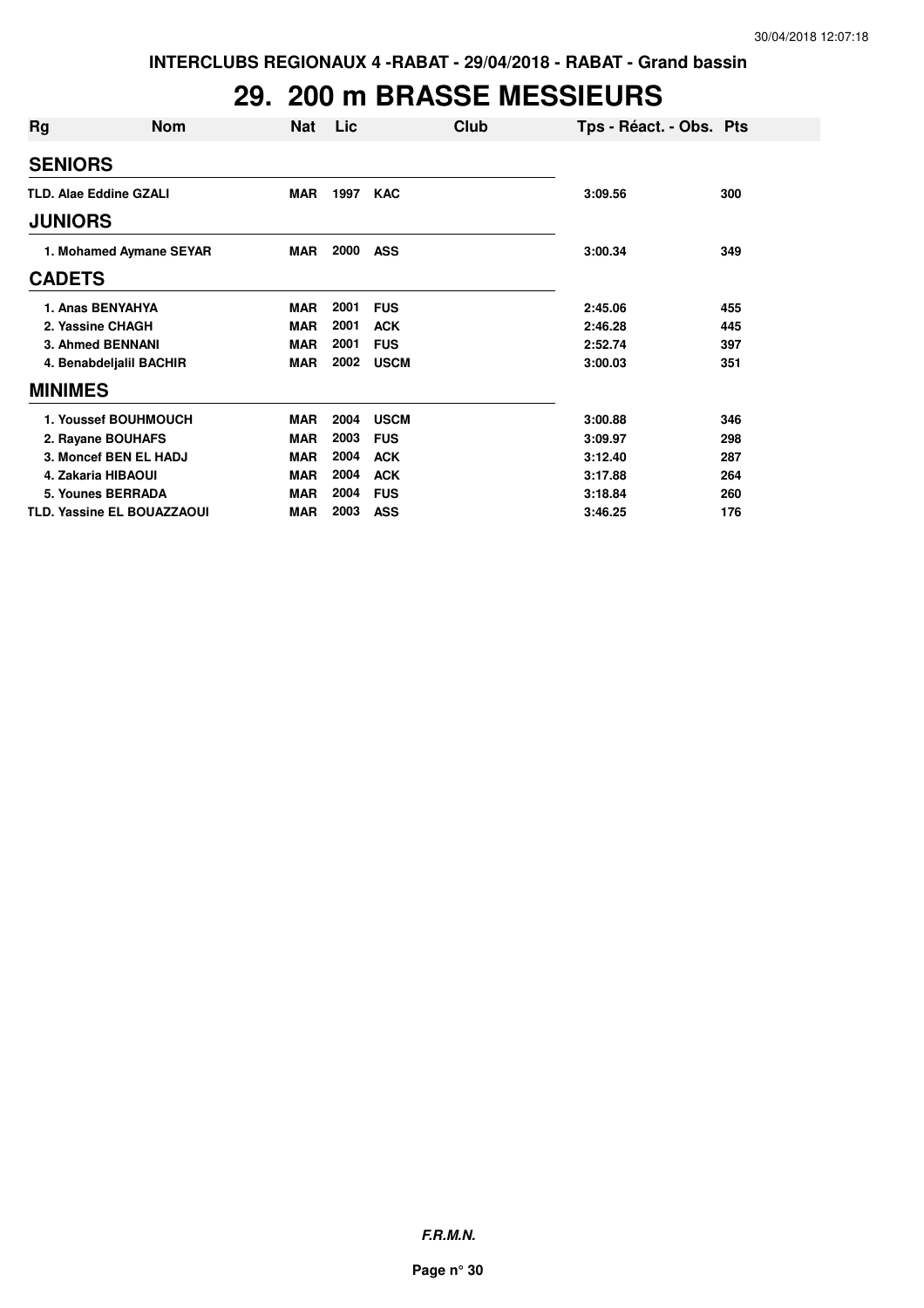**INTERCLUBS REGIONAUX 4 -RABAT - 29/04/2018 - RABAT - Grand bassin**

### **30. 200 m BRASSE DAMES**

| Rg                         | <b>Nom</b> | <b>Nat</b> | <b>Lic</b>          | Club | Tps - Réact. - Obs. Pts |     |
|----------------------------|------------|------------|---------------------|------|-------------------------|-----|
| <b>MINIMES</b>             |            |            |                     |      |                         |     |
| <b>1. Ines AL FIGUIGUI</b> |            | <b>MAR</b> | 2004<br><b>USCM</b> |      | 3:09.11                 | 398 |
| 2. Chahd BELEKBIRA         |            | <b>MAR</b> | 2004<br>A.S.F.A.R   |      | 3:29.09                 | 294 |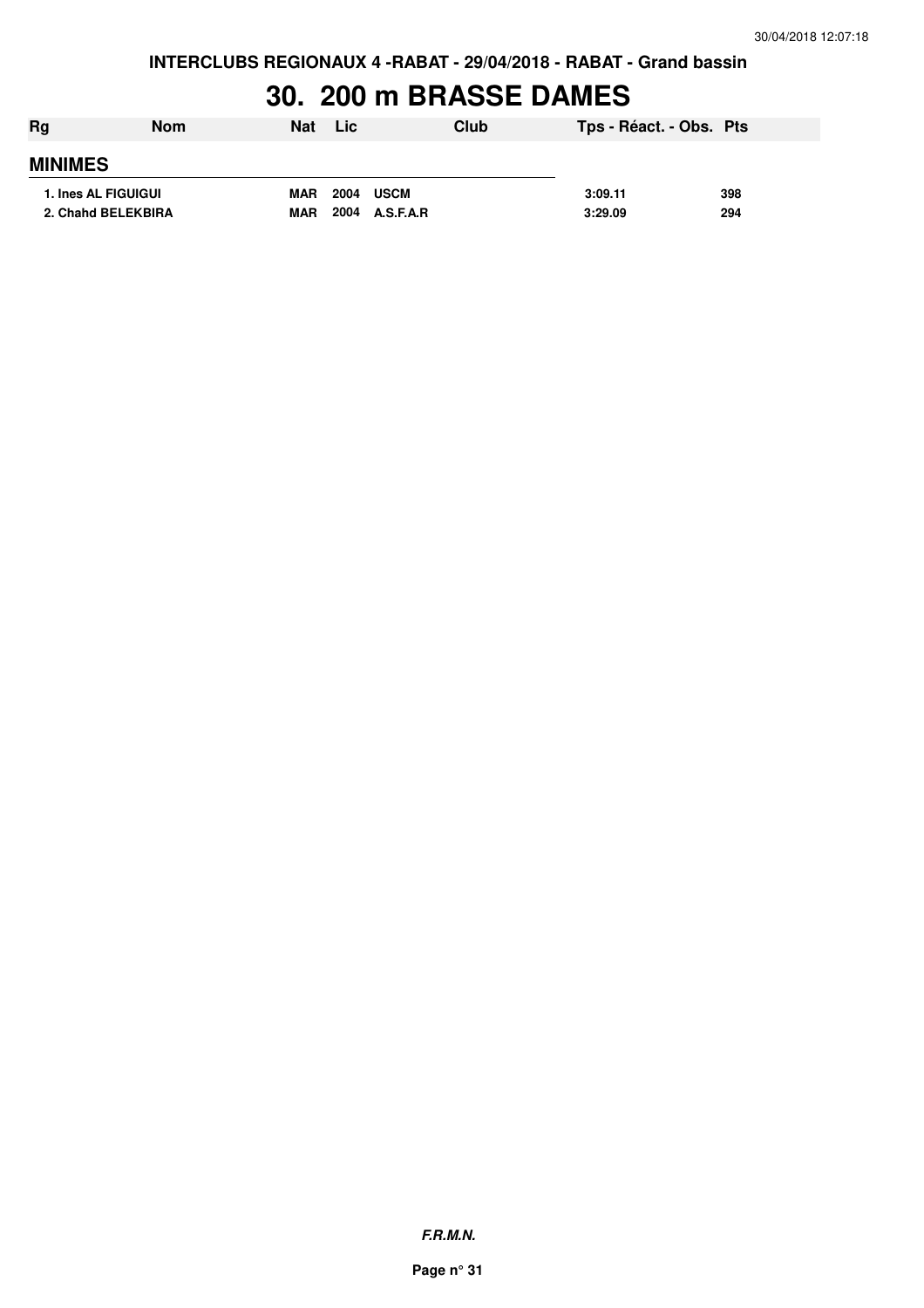# **31. 100 m DOS MESSIEURS**

| Rg | <b>Nom</b>                         | <b>Nat</b> | Lic  | Club        | Tps - Réact. - Obs. Pts |     |
|----|------------------------------------|------------|------|-------------|-------------------------|-----|
|    | <b>JUNIORS</b>                     |            |      |             |                         |     |
|    | 1. Ilyas Abdesslam EL BOUAZZAOUI   | <b>MAR</b> | 1999 | <b>ASS</b>  | 1:16.73                 | 310 |
|    | <b>NC. Soufiane CHAARI</b>         | <b>MAR</b> | 1999 | <b>CNN</b>  | Frf n.d.                |     |
|    | <b>CADETS</b>                      |            |      |             |                         |     |
|    | 1. Youssef OUKHOUYA                | <b>MAR</b> | 2002 | <b>FUS</b>  | 1:10.60                 | 398 |
|    | 2. Ziad LAHLOU                     | <b>MAR</b> | 2001 | <b>USCM</b> | 1:11.01                 | 391 |
|    | 3. Wail DAIBOUN                    | <b>MAR</b> | 2002 | <b>ACK</b>  | 1:11.44                 | 384 |
|    | 4. Adam BELAFIA                    | <b>MAR</b> | 2002 | <b>USCM</b> | 1:11.88                 | 377 |
|    | 5. Ayman EL MECHRAFI               | <b>MAR</b> | 2002 | <b>USCM</b> | 1:12.35                 | 370 |
|    | 6. Wail BEZOTE                     | <b>MAR</b> | 2002 | <b>KAC</b>  | 1:15.37                 | 327 |
|    | 7. Haytam KABIRI                   | <b>MAR</b> | 2001 | <b>ASS</b>  | 1:15.72                 | 322 |
|    | 8. Mehdi BENSALAH                  | <b>MAR</b> | 2002 | <b>CNN</b>  | 1:17.60                 | 299 |
|    | 9. Abdenasser LAKRANE              | <b>MAR</b> | 2002 | <b>ACK</b>  | 1:19.84                 | 275 |
|    | 10. Mohamed Amine ACHIBANE         | <b>MAR</b> | 2002 | <b>CNN</b>  | 1:20.82                 | 265 |
|    | 11. Deyae Eddine QASSIRI           | <b>MAR</b> | 2001 | <b>CSN</b>  | 1:23.06                 | 244 |
|    | <b>TLD. Mohamed Wassim MESKINI</b> | <b>MAR</b> | 2002 | <b>USCM</b> | 1:26.47                 | 216 |
|    | <b>TLD. Yasser HARTOUT</b>         | <b>MAR</b> | 2002 | <b>CSN</b>  | 1:33.38                 | 172 |
|    | <b>NC. Mehdi BOUZEKRI</b>          | <b>MAR</b> | 2002 | <b>FUS</b>  | Frf n.d.                |     |
|    | <b>MINIMES</b>                     |            |      |             |                         |     |
|    | 1. Soufiane TAYEBI                 | <b>MAR</b> | 2003 | <b>FUS</b>  | 1:19.13                 | 282 |
|    | 2. Yahya OUAFIA                    | <b>MAR</b> | 2004 | <b>ACK</b>  | 1:24.97                 | 228 |
|    | 3. Badr ABROUK                     | <b>MAR</b> | 2004 | A.S.F.A.R   | 1:27.84                 | 206 |
|    | 4. Zakaria BERRAHMA                | <b>MAR</b> | 2003 | <b>ASS</b>  | 1:30.09                 | 191 |
|    | 5. Mohammed Amjad BENDGUIG         | <b>MAR</b> | 2004 | <b>CSN</b>  | 1:34.84                 | 164 |
|    | <b>TLD. Anas TAZOUTI</b>           | <b>MAR</b> | 2004 | <b>ASS</b>  | 1:36.27                 | 157 |
|    | <b>NC. Souhayl SEJJARI</b>         | <b>MAR</b> | 2004 | <b>FUS</b>  | Frf n.d.                |     |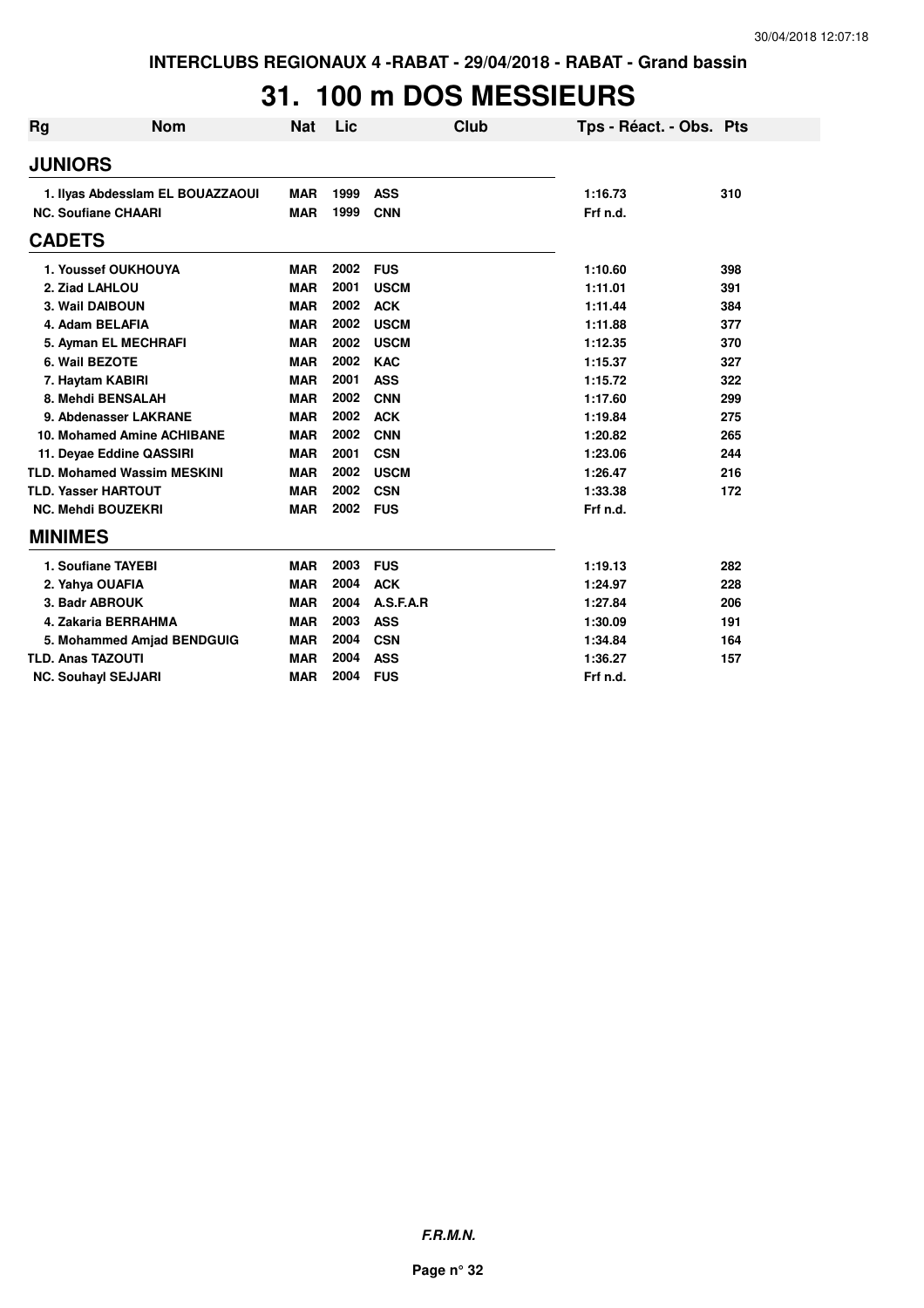**INTERCLUBS REGIONAUX 4 -RABAT - 29/04/2018 - RABAT - Grand bassin**

# **32. 100 m DOS DAMES**

| Rg             | <b>Nom</b>                 | <b>Nat</b> | Lic  | Club        | Tps - Réact. - Obs. Pts |     |
|----------------|----------------------------|------------|------|-------------|-------------------------|-----|
| <b>JUNIORS</b> |                            |            |      |             |                         |     |
|                | 1. Aida DIOURI             | <b>MAR</b> | 1999 | <b>CSN</b>  | 1:19.35                 | 393 |
|                | <b>NC. Soukaina CHAARI</b> | <b>MAR</b> | 2000 | <b>CNN</b>  | Frf n.d.                |     |
| <b>CADETS</b>  |                            |            |      |             |                         |     |
|                | 1. Mariam BENSALAH         | <b>MAR</b> | 2001 | <b>ASS</b>  | 1:17.91                 | 415 |
|                | 2. Hiba ELHARRAK           | <b>MAR</b> | 2002 | <b>ASS</b>  | 1:24.05                 | 330 |
|                | 3. Iqbal SAKHRAOUI         | <b>MAR</b> | 2001 | <b>CSN</b>  | 1:26.13                 | 307 |
| <b>MINIMES</b> |                            |            |      |             |                         |     |
|                | 1. Hiba CHOUAIBI           | <b>MAR</b> | 2004 | <b>USCM</b> | 1:11.90                 | 528 |
|                | 2. Yasmine RIAD            | <b>MAR</b> | 2004 | <b>FUS</b>  | 1:17.76                 | 417 |
|                | 3. Oumaima RACHIDI         | <b>MAR</b> | 2004 | <b>USCM</b> | 1:18.35                 | 408 |
|                | 4. Camelia GARNOUSSI       | <b>MAR</b> | 2004 | <b>FUS</b>  | 1:22.81                 | 345 |
|                | 5. Rime Ines EL RHOUBARI   | <b>MAR</b> | 2004 | <b>FUS</b>  | 1:24.77                 | 322 |
|                | 6. Rim ARHARBI             | <b>MAR</b> | 2004 | <b>KAC</b>  | 1:25.80                 | 310 |
|                | 7. Rime BERRADA            | <b>MAR</b> | 2003 | <b>FUS</b>  | 1:26.65                 | 301 |
|                | 8. Lina GABOUNE            | <b>MAR</b> | 2004 | <b>FUS</b>  | 1:28.68                 | 281 |
|                | 9. Rima BADOUI             | <b>MAR</b> | 2004 | <b>ASS</b>  | 1:29.03                 | 278 |
|                | 10. Imane BOUTARBOUCH      | <b>MAR</b> | 2004 | <b>ASS</b>  | 1:32.97                 | 244 |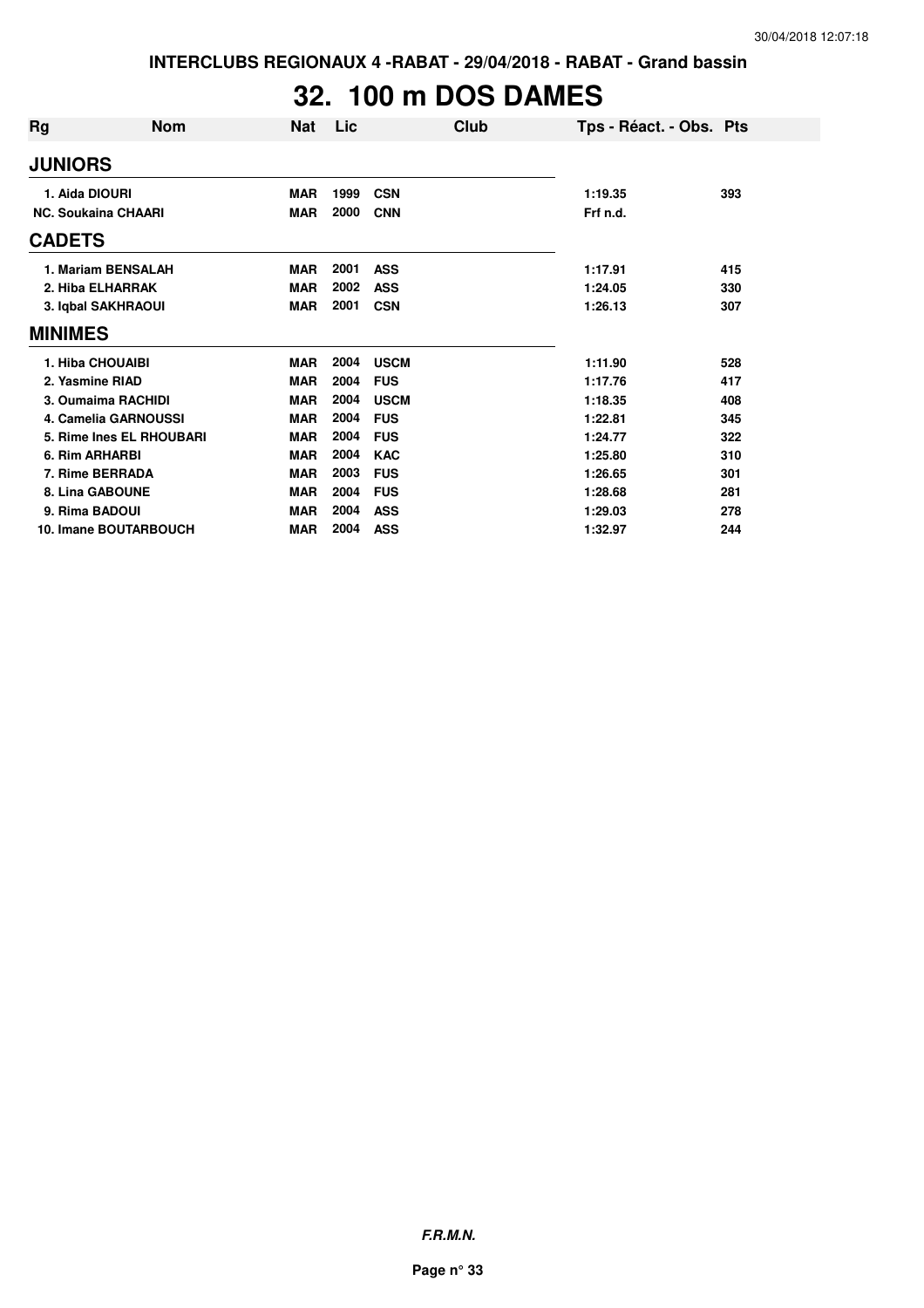#### **33. 800 m NAGE LIBRE MESSIEURS**

| Rg             | <b>Nom</b>                 | <b>Nat</b> | Lic  | Club        | Tps - Réact. - Obs. Pts |     |
|----------------|----------------------------|------------|------|-------------|-------------------------|-----|
| <b>CADETS</b>  |                            |            |      |             |                         |     |
|                | 1. Youssef OUKHOUYA        | <b>MAR</b> | 2002 | <b>FUS</b>  | 9:30.40                 | 498 |
|                | 2. Adam BELAFIA            | <b>MAR</b> | 2002 | <b>USCM</b> | 9:56.28                 | 435 |
|                | <b>3. Ali MOKHTARI</b>     | <b>MAR</b> | 2001 | <b>USCM</b> | 9:57.97                 | 432 |
|                | 4. Ziad LAHLOU             | <b>MAR</b> | 2001 | <b>USCM</b> | 10:52.06                | 333 |
|                | 5. Taha MIFTAH             | <b>MAR</b> | 2001 | <b>CNN</b>  | 11:21.06                | 292 |
| <b>MINIMES</b> |                            |            |      |             |                         |     |
|                | 1. Yasser BENCHEBBA        | MAR        | 2004 | <b>FUS</b>  | 9:29.65                 | 499 |
|                | 2. Younes BERRADA          | <b>MAR</b> | 2004 | <b>FUS</b>  | 11:12.53                | 303 |
|                | <b>NC. Yahya ELBRIDI</b>   | <b>MAR</b> | 2003 | <b>USCM</b> | Frf n.d.                |     |
|                | <b>NC. Soufiane TAYEBI</b> | <b>MAR</b> | 2003 | <b>FUS</b>  | <b>\bandon</b>          | 0   |